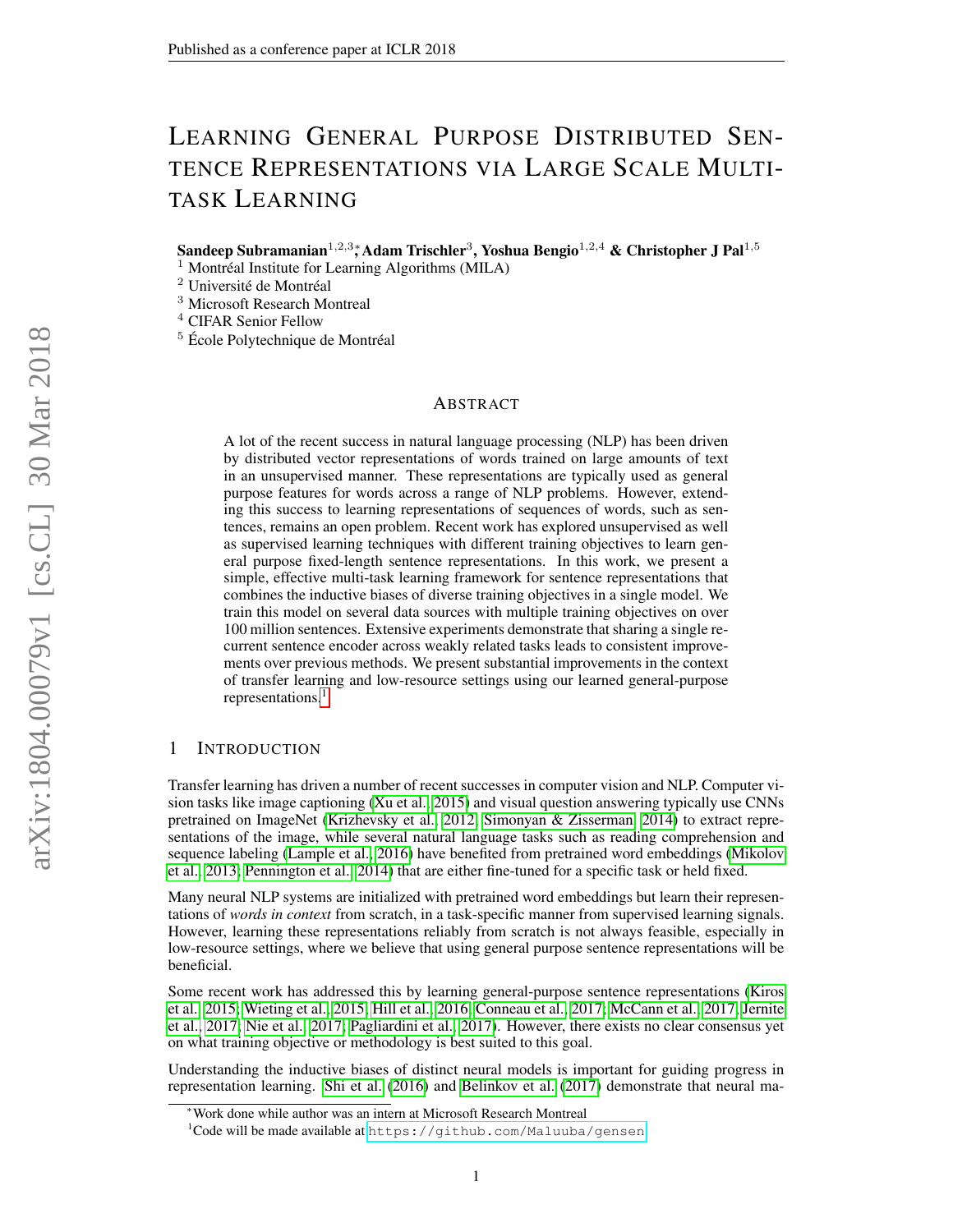chine translation (NMT) systems appear to capture morphology and some syntactic properties. [Shi](#page-10-6) [et al.](#page-10-6) [\(2016\)](#page-10-6) also present evidence that sequence-to-sequence parsers [\(Vinyals et al., 2015\)](#page-11-2) more strongly encode source language syntax. Similarly, [Adi et al.](#page-8-1) [\(2016\)](#page-8-1) probe representations extracted by sequence autoencoders, word embedding averages, and skip-thought vectors with a multi-layer perceptron (MLP) classifier to study whether sentence characteristics such as length, word content and word order are encoded.

To generalize across a diverse set of tasks, it is important to build representations that encode several aspects of a sentence. Neural approaches to tasks such as skip-thoughts, machine translation, natural language inference, and constituency parsing likely have different inductive biases. Our work exploits this in the context of a simple one-to-many multi-task learning (MTL) framework, wherein a single recurrent sentence encoder is shared across multiple tasks. We hypothesize that sentence representations learned by training on a reasonably large number of weakly related tasks will generalize better to novel tasks unseen during training, since this process encodes the inductive biases of multiple models. This hypothesis is based on the theoretical work of [Baxter et al.](#page-8-2) [\(2000\)](#page-8-2). While our work aims at learning *fixed-length* distributed sentence representations, it is not always practical to assume that the entire "meaning" of a sentence can be encoded into a fixed-length vector. We merely hope to capture some of its characteristics that could be of use in a variety of tasks.

The primary contribution of our work is to combine the benefits of diverse sentence-representation learning objectives into a single multi-task framework. To the best of our knowledge, this is the first large-scale reusable sentence representation model obtained by combining a set of training objectives with the level of diversity explored here, i.e. multi-lingual NMT, natural language inference, constituency parsing and skip-thought vectors. We demonstrate through extensive experimentation that representations learned in this way lead to improved performance across a diverse set of novel tasks not used in the learning of our representations. Such representations facilitate low-resource learning as exhibited by significant improvements to model performance for new tasks in the low labelled data regime - achieving comparable performance to a few models trained from scratch using only 6% of the available training set on the Quora duplicate question dataset.

# 2 RELATED WORK

The problem of learning distributed representations of phrases and sentences dates back over a decade. For example, [Mitchell & Lapata](#page-10-7) [\(2008\)](#page-10-7) present an additive and multiplicative linear composition function of the distributed representations of individual words. [Clark & Pulman](#page-9-6) [\(2007\)](#page-9-6) combine symbolic and distributed representations of words using tensor products. Advances in learning better distributed representations of words [\(Mikolov et al., 2013;](#page-10-1) [Pennington et al., 2014\)](#page-10-2) combined with deep learning have made it possible to learn complex non-linear composition functions of an arbitrary number of word embeddings using convolutional or recurrent neural networks (RNNs). A network's representation of the last element in a sequence, which is a non-linear composition of all inputs, is typically assumed to contain a squashed "summary" of the sentence. Most work in supervised learning for NLP builds task-specific representations of sentences rather than general-purpose ones.

Notably, skip-thought vectors [\(Kiros et al., 2015\)](#page-9-2), an extension of the skip-gram model for word embeddings [\(Mikolov et al., 2013\)](#page-10-1) to sentences, learn re-usable sentence representations from weakly labeled data. Unfortunately, these models take weeks or often months to train. [Hill et al.](#page-9-3) [\(2016\)](#page-9-3) address this by considering faster alternatives such as sequential denoising autoencoders and shallow log-linear models. [Arora et al.](#page-8-3) [\(2016\)](#page-8-3), however, demonstrate that simple word embedding averages are comparable to more complicated models like skip-thoughts. More recently, [Conneau et al.](#page-9-4) [\(2017\)](#page-9-4) show that a completely supervised approach to learning sentence representations from natural language inference data outperforms all previous approaches on transfer learning benchmarks. Here we use the terms "transfer learning performance" on "transfer tasks" to mean the performance of sentence representations evaluated on tasks unseen during training. [McCann et al.](#page-10-3) [\(2017\)](#page-10-3) demonstrated that representations learned by state-of-the-art large-scale NMT systems also generalize well to other tasks. However, their use of an attention mechanism prevents the learning of a single fixedlength vector representation of a sentence. As a result, they present a bi-attentive classification network that composes information present in all of the model's hidden states to achieve improvements over a corresponding model trained from scratch. [Jernite et al.](#page-9-5) [\(2017\)](#page-9-5) and [Nie et al.](#page-10-4) [\(2017\)](#page-10-4)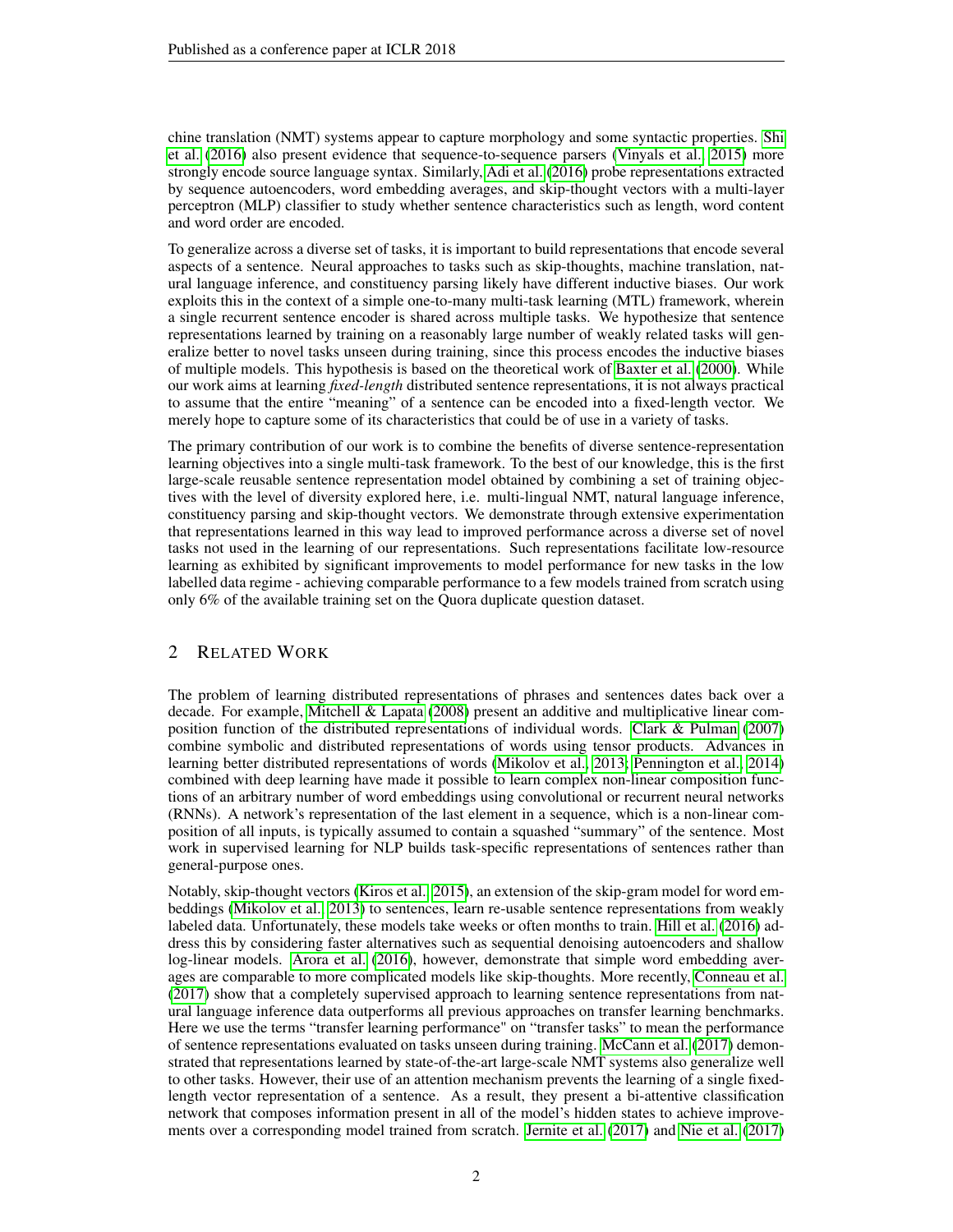demonstrate that discourse-based objectives can also be leveraged to learn good sentence representations.

Our work is most similar to that of [Luong et al.](#page-9-7) [\(2015\)](#page-9-7), who train a many-to-many sequenceto-sequence model on a diverse set of weakly related tasks that includes machine translation, constituency parsing, image captioning, sequence autoencoding, and intra-sentence skip-thoughts. There are two key differences between that work and our own. First, like [McCann et al.](#page-10-3) [\(2017\)](#page-10-3), their use of an attention mechanism prevents learning a fixed-length vector representation for a sentence. Second, their work aims for improvements on the same tasks on which the model is trained, as opposed to learning re-usable sentence representations that transfer elsewhere.

We further present a fine-grained analysis of how different tasks contribute to the encoding of different information signals in our representations following work by [Shi et al.](#page-10-6) [\(2016\)](#page-10-6) and [Adi et al.](#page-8-1) [\(2016\)](#page-8-1).

[Hashimoto et al.](#page-9-8) [\(2016\)](#page-9-8) similarly present a multi-task framework for textual entailment with task supervision at different levels of learning. "Universal" multi-task models have also been successfully explored in the context of computer vision problems [\(Kokkinos, 2016;](#page-9-9) [Eigen & Fergus, 2015\)](#page-9-10).

# 3 SEQUENCE-TO-SEQUENCE LEARNING

Five out of the six tasks that we consider for multi-task learning are formulated as sequence-tosequence problems [\(Cho et al., 2014;](#page-9-11) [Sutskever et al., 2014\)](#page-10-8). Briefly, sequence-to-sequence models are a specific case of encoder-decoder models where the inputs and outputs are sequential. They directly model the conditional distribution of outputs given inputs  $P(y|x)$ . The input x and output y are sequences  $x_1, x_2, \ldots, x_m$  and  $y_1, y_2, \ldots, y_n$ . The encoder produces a fixed length vector representation  $h_x$  of the input, which the decoder then conditions on to generate an output. The decoder is auto-regressive and breaks down the joint probability of outputs into a product of conditional probabilities via the chain rule:

$$
P(\mathbf{y}|\mathbf{x}) = \prod_{i=1}^{n} P(y_i|y_{< i}, \mathbf{h}_{\mathbf{x}})
$$

[Cho et al.](#page-9-11) [\(2014\)](#page-9-11) and [Sutskever et al.](#page-10-8) [\(2014\)](#page-10-8) use encoders and decoders parameterized as RNN variants such as Long Short-term Memory (LSTMs) [\(Hochreiter & Schmidhuber, 1997\)](#page-9-12) or Gated Recurrent Units (GRUs) [\(Chung et al., 2014\)](#page-9-13). The hidden representation  $h_x$  is typically the last hidden state of the encoder RNN.

[Bahdanau et al.](#page-8-4) [\(2014\)](#page-8-4) alleviate the gradient bottleneck between the encoder and the decoder by introducing an attention mechanism that allows the decoder to condition on every hidden state of the encoder RNN instead of only the last one. In this work, as in [Kiros et al.](#page-9-2) [\(2015\)](#page-9-2); [Hill et al.](#page-9-3) [\(2016\)](#page-9-3), we do not employ an attention mechanism. This enables us to obtain a single, fixed-length, distributed sentence representation. To diminish the effects of vanishing gradient, we condition every decoding step on the encoder hidden representation  $h<sub>x</sub>$ . We use a GRU for the encoder and decoder in the interest of computational speed. The encoder is a bidirectional GRU while the decoder is a unidirectional conditional GRU whose parameterization is as follows:

$$
\mathbf{r_t} = \sigma(\mathbf{W_r}x_t + \mathbf{U_r}\mathbf{h_{t-1}} + \mathbf{C_r}\mathbf{h_x})
$$
\n(1)

$$
\mathbf{z_t} = \sigma(\mathbf{W_z}x_t + \mathbf{U_z}\mathbf{h_{t-1}} + \mathbf{C_z}\mathbf{h_x})
$$
 (2)

$$
\tilde{\mathbf{h}_{t}} = \tanh(\mathbf{W}_{d}x_{t} + \mathbf{U}_{d}(\mathbf{r}_{t} \odot \mathbf{h}_{t-1}) + \mathbf{C}_{d}\mathbf{h}_{x})
$$
\n(3)

$$
\mathbf{h}_{t+1} = (1 - \mathbf{z}_t) \odot \mathbf{h}_{t-1} + \mathbf{z}_t \odot \tilde{\mathbf{h}_t}
$$
\n(4)

The encoder representation  $h<sub>x</sub>$  is provided as conditioning information to the reset gate, update gate and hidden state computation in the GRU via the parameters  $C_r$ ,  $C_z$  and  $C_d$  to avoid attenuation of information from the encoder.

#### 3.1 MULTI-TASK SEQUENCE-TO-SEQUENCE LEARNING

[Dong et al.](#page-9-14) [\(2015\)](#page-9-14) present a simple one-to-many multi-task sequence-to-sequence learning model for NMT that uses a shared encoder for English and task-specific decoders for multiple target languages.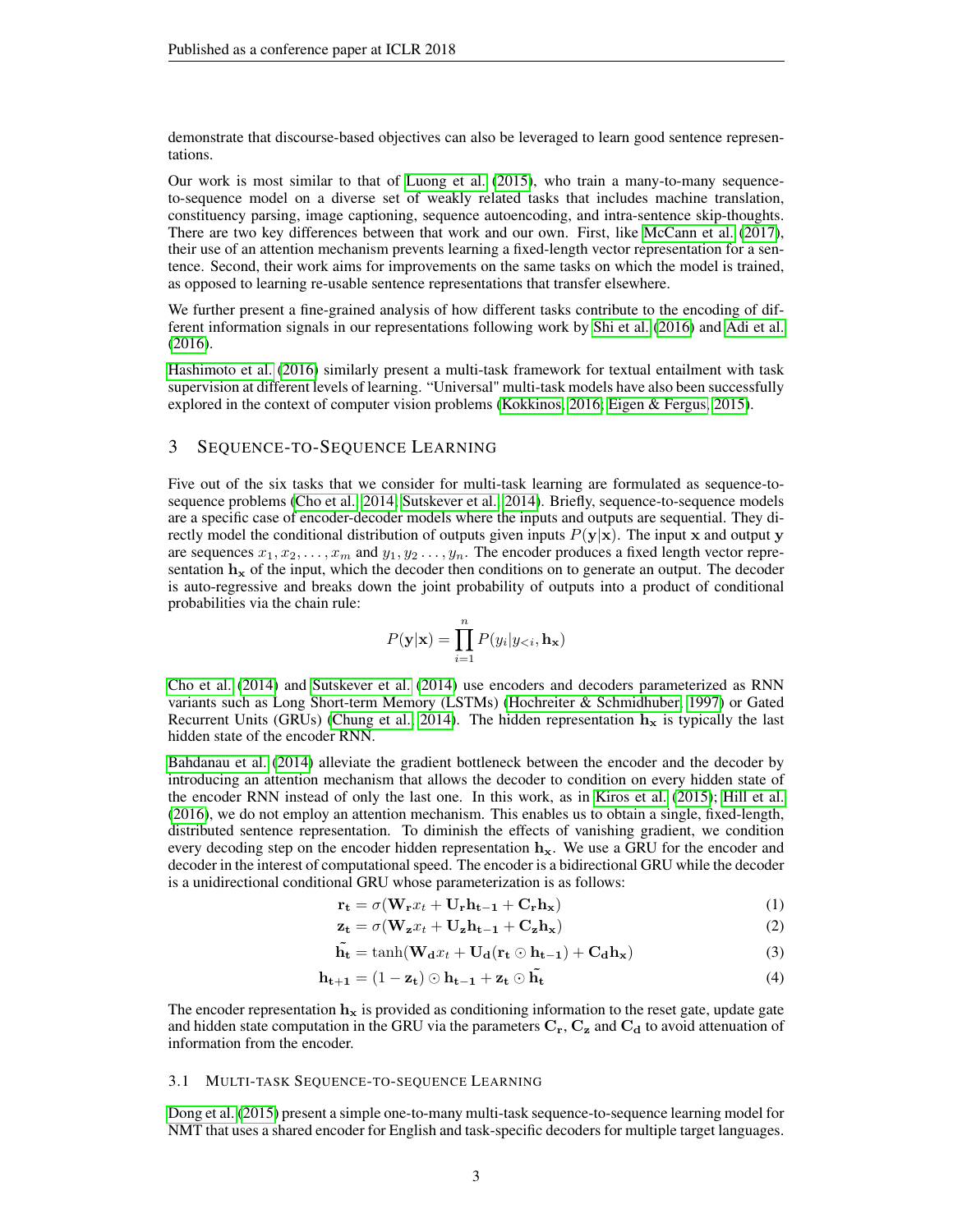[Luong et al.](#page-9-7) [\(2015\)](#page-9-7) extend this by also considering many-to-one (many encoders, one decoder) and many-to-many architectures. In this work, we consider a one-to-many model since it lends itself naturally to the idea of combining inductive biases from different training objectives. The same bidirectional GRU encodes the input sentences from different tasks into a compressed summary  $h_x$ which is then used to condition a task-specific GRU to produce the output sentence.

# 4 TRAINING OBJECTIVES & EVALUATION

Our motivation for multi-task training stems from theoretical insights presented in [Baxter et al.](#page-8-2) [\(2000\)](#page-8-2). We refer readers to that work for a detailed discussion of results, but the conclusions most relevant to this discussion are (i) that learning multiple related tasks jointly results in good generalization as measured by the number of training examples required per task; and (ii) that inductive biases learned on sufficiently many training tasks are likely to be good for learning novel tasks drawn from the same environment.

We select the following training objectives to learn general-purpose sentence embeddings. Our desiderata for the task collection were: sufficient diversity, existence of fairly large datasets for training, and success as standalone training objectives for sentence representations.

Skip-thought vectors Skip-thought vectors [\(Kiros et al., 2015\)](#page-9-2) are an extension of skip-gram word embedding models to sentences. The task typically requires a corpus of contiguous sentences, for which we use the BookCorpus [\(Zhu et al., 2015\)](#page-11-3). The learning objective is to simultaneously predict the next and previous sentences from the current sentence. The encoder for the current sentence and the decoders for the previous (STP) and next sentence (STN) are typically parameterized as separate RNNs. We also consider training skip-thoughts by predicting only the next sentence given the current, motivated by results in [Tang et al.](#page-10-9) [\(2017\)](#page-10-9) where it is demonstrated that predicting the next sentence alone leads to comparable performance.

Neural Machine Translation [Sutskever et al.](#page-10-8) [\(2014\)](#page-10-8) and [Cho et al.](#page-9-11) [\(2014\)](#page-9-11) demonstrated that NMT can be formulated as a sequence-to-sequence learning problem where the input is a sentence in the source language and the output is its corresponding translation in the target language. We use a parallel corpus of around 4.5 million English-German (De) sentence pairs from WMT15 and 40 million English-French (Fr) sentence pairs from WMT14. We train our representations using multiple target languages motivated by improvements demonstrated by [Dong et al.](#page-9-14) [\(2015\)](#page-9-14).

Constituency Parsing (linearized parse tree construction) [Vinyals et al.](#page-11-2) [\(2015\)](#page-11-2) demonstrated that a sequence-to-sequence approach to constituency parsing is viable. The input to the encoder is the sentence itself and the decoder produces its linearized parse tree. We train on 3 million weakly labeled parses obtained by parsing a random subset of the 1-billion word corpus with the Puck GPU parser<sup>[2](#page-3-0)</sup> along with gold parses from sections 0-21 of the WSJ section of Penn Treebank. Gold parses are duplicated 5 times and shuffled in with the weakly labeled parses to have a roughly 1:5 ratio of gold to noisy parses.

Natural Language Inference Natural language inference (NLI) is a 3-way classification problem. Given a premise and a hypothesis sentence, the objective is to classify their relationship as either entailment, contradiction, or neutral. In contrast to the previous tasks, we do not formulate this as sequence-to-sequence learning. We use the shared recurrent sentence encoder to encode both the premise and hypothesis into fixed length vectors  $u$  and  $v$ , respectively. We then feed the vector  $[u; v; |u-v|; u*v]$ , which is a concatenation of the premise and hypothesis vectors and their respective absolute difference and hadamard product, to an MLP that performs the 3-way classification. This is the same classification strategy adopted by [Conneau et al.](#page-9-4) [\(2017\)](#page-9-4). We train on a collection of about 1 million sentence pairs from the SNLI [\(Bowman et al., 2015\)](#page-8-5) and MultiNLI [\(Williams et al.,](#page-11-4) [2017\)](#page-11-4) corpora.

Table [1](#page-4-0) presents a summary of the number of sentence pairs used for each task.

<span id="page-3-0"></span><sup>2</sup><https://github.com/dlwh/puck>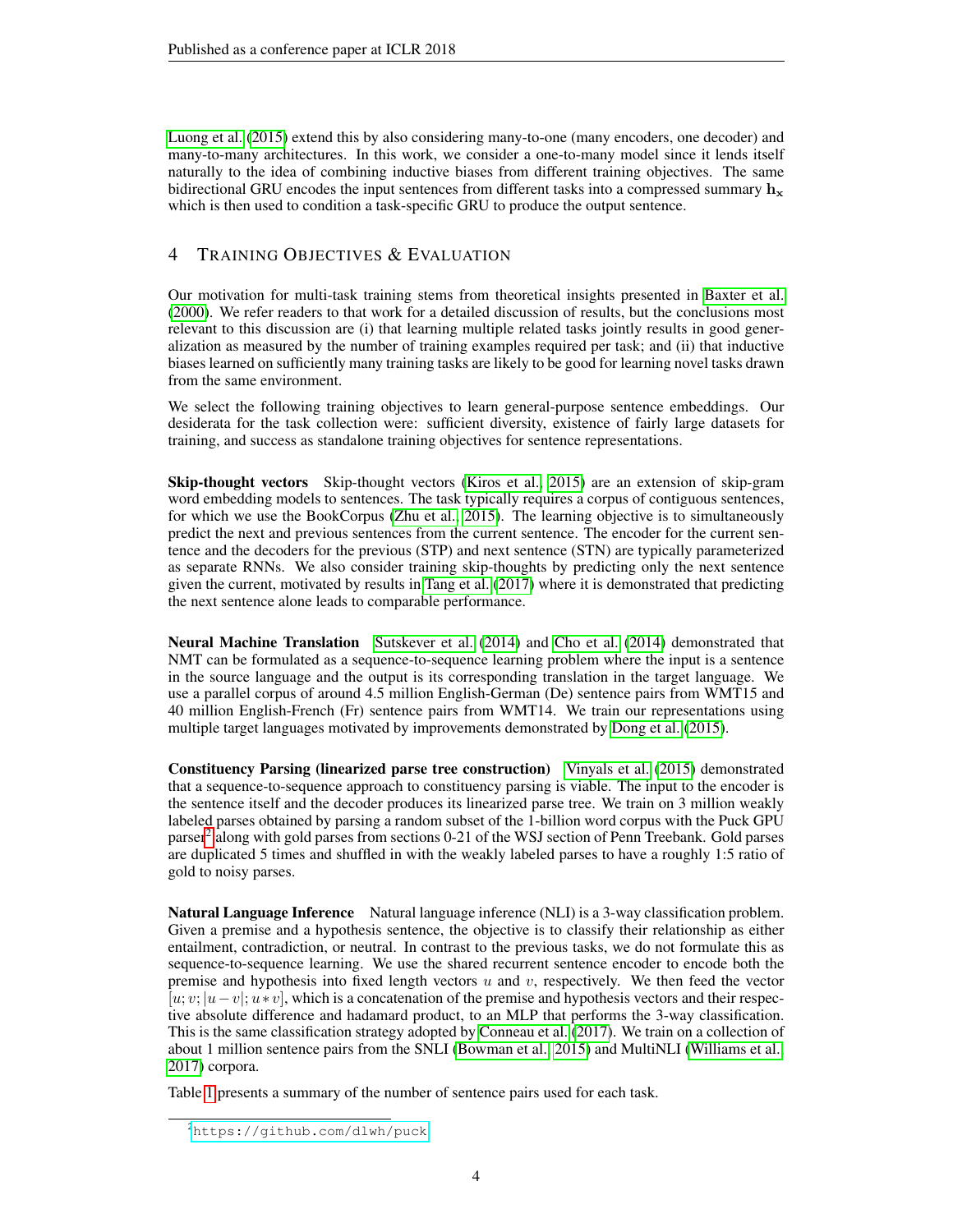| Task                              | <b>Sentence Pairs</b> |
|-----------------------------------|-----------------------|
| En-Fr (WMT14)                     | 40M                   |
| En-De (WMT15)                     | 5M                    |
| Skipthought (BookCorpus)          | 74M                   |
| AllNLI (SNLI + MultiNLI)          | 1 M                   |
| Parsing $(PTB + 1$ -billion word) | 4M                    |
| Total                             | 124M                  |

<span id="page-4-0"></span>Table 1: An approximate number of sentence pairs for each task.

#### 4.1 MULTI-TASK TRAINING SETUP

Multi-task training with different data sources for each task stills poses open questions. For example: When does one switch to training on a different task? Should the switching be periodic? Do we weight each task equally? If not, what training ratios do we use?

[Dong et al.](#page-9-14) [\(2015\)](#page-9-14) use periodic task alternations with equal training ratios for every task. In contrast, [Luong et al.](#page-9-7) [\(2015\)](#page-9-7) alter the training ratios for each task based on the size of their respective training sets. Specifically, the training ratio for a particular task,  $\alpha_i$ , is the fraction of the number of training examples in that task to the total number of training samples across all tasks. The authors then perform  $\alpha_i * N$  parameter updates on task i before selecting a new task at random proportional to the training ratios, where N is a predetermined constant.

We take a simpler approach and pick a new sequence-to-sequence task to train on after every parameter update sampled uniformly. An NLI minibatch is interspersed after every ten parameter updates on sequence-to-sequence tasks (this was chosen so as to complete roughly 6 epochs of the dataset after 7 days of training). Our approach is described formally in the Algorithm below.

Model details can be found in section [7](#page-11-5) in the Appendix.

**Require:** A set of  $k$  tasks with a common source language, a shared encoder  $E$  across all tasks and a set of k task specific decoders  $D_1 \ldots D_k$ . Let  $\theta$  denote each model's parameters,  $\alpha$  a probability vector  $(p_1 \dots p_k)$  denoting the probability of sampling a task such that  $\sum_{i=1}^{k} p_i = 1$ , datasets for each task  $\mathbb{P}_1 \dots \mathbb{P}_k$  and a loss function L.

while θ *has not converged* do

- 1: Sample task  $i$  ∼ Cat $(k, \alpha)$ .
- 2: Sample input, output pairs  $\mathbf{x}, \mathbf{y} \sim \mathbb{P}_i$ .
- 3: Input representation  $h_x \leftarrow E_\theta(\mathbf{x})$ .
- 4: Prediction  $\tilde{\mathbf{y}} \leftarrow \mathbf{D}_{i_{\theta}}(\mathbf{h}_x)$
- 5:  $\theta \leftarrow \text{Adam}(\nabla_{\theta}L(\mathbf{y}, \mathbf{\tilde{y}})).$

end



<span id="page-4-1"></span>Figure 1: T-SNE visualizations of our sentence representations on 3 different datasets. SUBJ (left), TREC (middle), DBpedia (right). Dataset details are presented in the Appendix.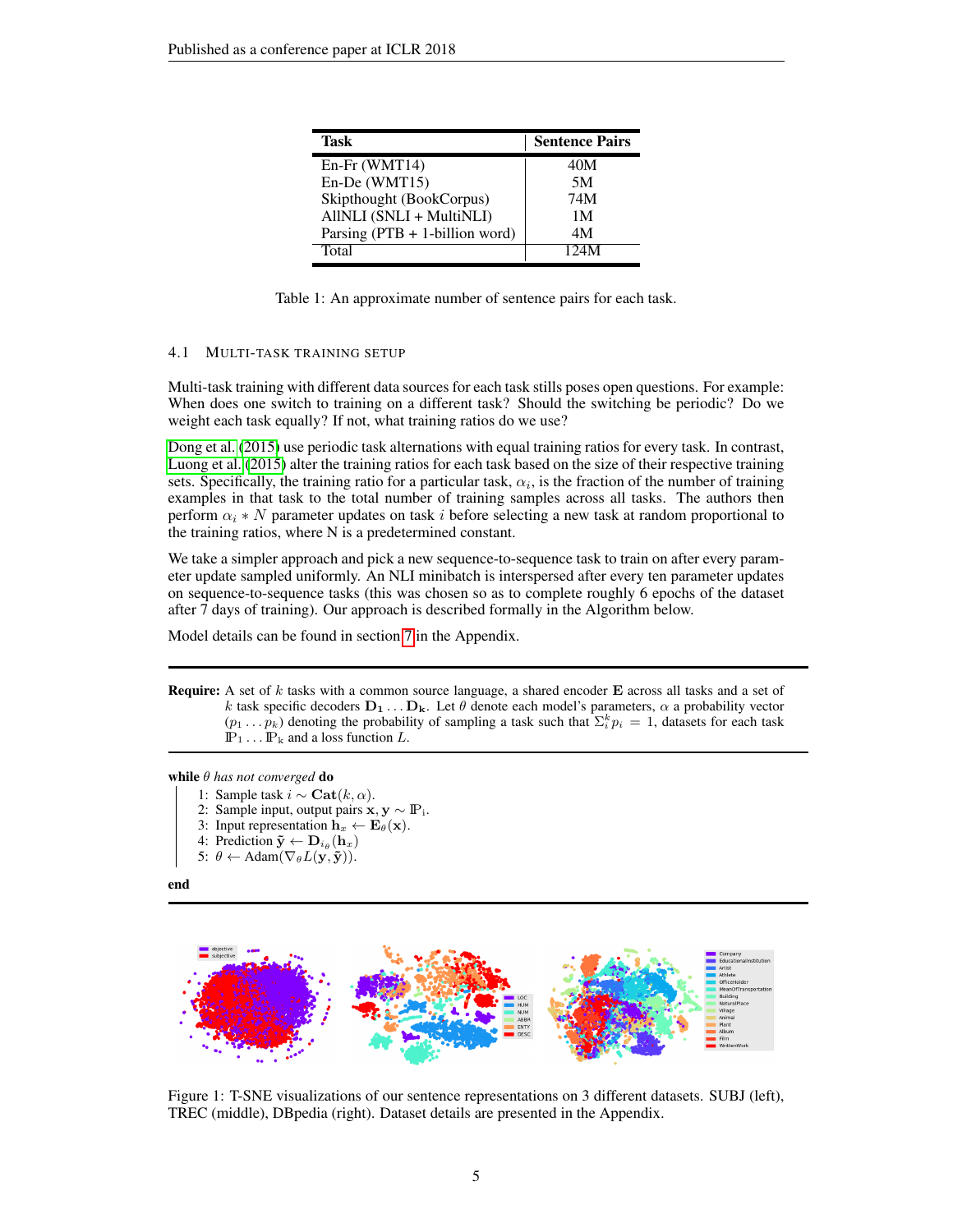# 5 EVALUATION STRATEGIES, EXPERIMENTAL RESULTS & DISCUSSION

In this section, we describe our approach to evaluate the quality of our learned representations, present the results of our evaluation and discuss our findings.

# 5.1 EVALUATION STRATEGY

We follow a similar evaluation protocol to those presented in [Kiros et al.](#page-9-2) [\(2015\)](#page-9-2); [Hill et al.](#page-9-3) [\(2016\)](#page-9-3); [Conneau et al.](#page-9-4) [\(2017\)](#page-9-4) which is to use our learned representations as features for a low complexity classifier (typically linear) on a novel supervised task/domain unseen during training *without updating the parameters of our sentence representation model*. We also consider such a transfer learning evaluation in an artificially constructed low-resource setting. In addition, we also evaluate the quality of our learned individual word representations using standard benchmarks (Faruqui  $\&$ [Dyer, 2014;](#page-9-15) [Tsvetkov et al., 2015\)](#page-10-10).

The choice of transfer tasks and evaluation framework<sup>[3](#page-5-0)</sup> are borrowed largely from [Conneau et al.](#page-9-4) [\(2017\)](#page-9-4). We provide a condensed summary of the tasks in section [10](#page-12-0) in the Appendix but refer readers to their paper for a more detailed description.

# 5.2 EXPERIMENTAL RESULTS & DISCUSSION

Table 2 presents the results of training logistic regression on 10 different supervised transfer tasks using different fixed-length sentence representation. Supervised approaches trained from scratch on some of these tasks are also presented for comparison. We present performance ablations when adding more tasks and increasing the number of hidden units in our GRU (+L). Ablation specifics are presented in section [9](#page-12-1) of the Appendix.

It is evident from Table 2 that adding more tasks improves the transfer performance of our model. Increasing the capacity our sentence encoder with more hidden units (+L) as well as an additional layer (+2L) also lead to improved transfer performance. We observe gains of 1.1-2.0% on the sentiment classification tasks (MR, CR, SUBJ & MPQA) over Infersent. We demonstrate substantial gains on TREC (6% over Infersent and roughly 2% over the CNN-LSTM), outperforming even a competitive supervised baseline. We see similar gains (2.3%) on paraphrase identification (MPRC), closing the gap on supervised approaches trained from scratch. The addition of constituency parsing improves performance on sentence relatedness (SICK-R) and entailment (SICK-E) consistent with observations made by [Bowman et al.](#page-8-6) [\(2016\)](#page-8-6).

In Table [4,](#page-7-0) we show that simply training an MLP on top of our fixed sentence representations outperforms several strong & complex supervised approaches that use attention mechanisms, even on this fairly large dataset. For example, we observe a 0.2-0.5% improvement over the decomposable attention model [\(Parikh et al., 2016\)](#page-10-11). When using only a small fraction of the training data, indicated by the columns 1k-25k, we are able to outperform the Siamese and Multi-Perspective CNN using roughly 6% of the available training set. We also outperform the Deconv LVM model proposed by [Shen et al.](#page-10-12) [\(2017\)](#page-10-12) in this low-resource setting.

Unlike [Conneau et al.](#page-9-4) [\(2017\)](#page-9-4), who use pretrained GloVe word embeddings, we learn our word embeddings from scratch. Somewhat surprisingly, in Table [3](#page-7-1) we observe that the learned word embeddings are competitive with popular methods such as GloVe, word2vec, and fasttext [\(Bojanowski](#page-8-7) [et al., 2016\)](#page-8-7) on the benchmarks presented by [Faruqui & Dyer](#page-9-15) [\(2014\)](#page-9-15) and [Tsvetkov et al.](#page-10-10) [\(2015\)](#page-10-10).

In Table [5,](#page-8-8) we probe our sentence representations to determine if certain sentence characteristics and syntactic properties can be inferred following work by [Adi et al.](#page-8-1) [\(2016\)](#page-8-1) and [Shi et al.](#page-10-6) [\(2016\)](#page-10-6). We observe that syntactic properties are better encoded with the addition of multi-lingual NMT and parsing. Representations learned solely from NLI do appear to encode syntax but incorporation into our multi-task framework does not amplify this signal. Similarly, we observe that sentence characteristics such as length and word order are better encoded with the addition of parsing.

In Appendix Table [6,](#page-14-0) we note that our sentence representations outperform skip-thoughts and are on par with Infersent for image-caption retrieval. We also observe that comparing sentences using

<span id="page-5-0"></span><sup>3</sup><https://www.github.com/facebookresearch/SentEval>

<span id="page-5-1"></span><sup>5</sup><https://github.com/kudkudak/word-embeddings-benchmarks/wiki>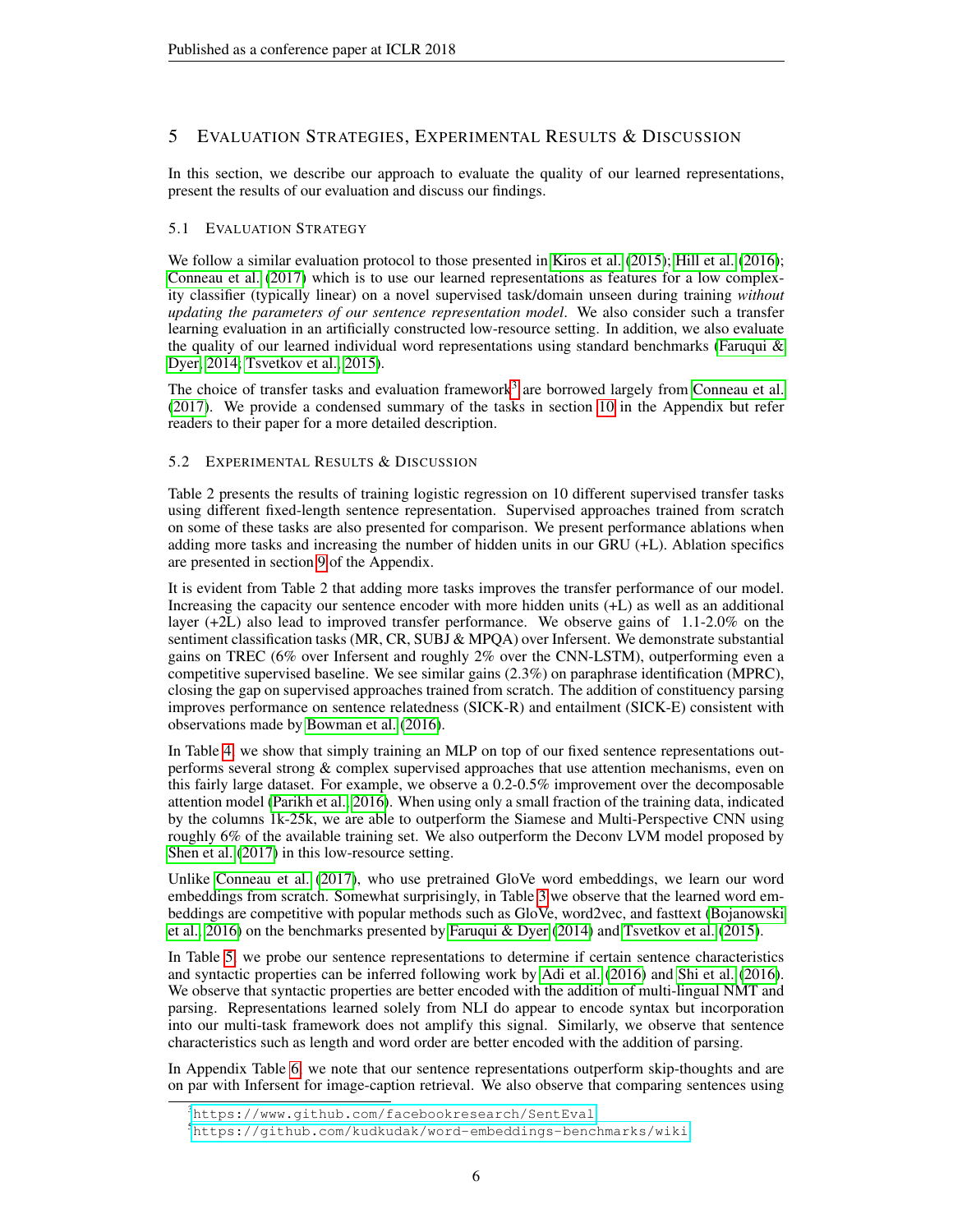| Model                                          | MR                       | CR     | <b>SUBJ</b>              | <b>MPQA</b>              | <b>SST</b>       | <b>TREC</b>              | <b>MRPC</b>                  | SICK-R         | SICK-E         | <b>STSB</b>              | Δ              |
|------------------------------------------------|--------------------------|--------|--------------------------|--------------------------|------------------|--------------------------|------------------------------|----------------|----------------|--------------------------|----------------|
| Transfer approaches                            |                          |        |                          |                          |                  |                          |                              |                |                |                          |                |
| FastSent                                       | 70.8                     | 78.4   | 88.7                     | 80.6                     | $\overline{a}$   | 76.8                     | 72.2/80.3                    | $\blacksquare$ |                | $\overline{\phantom{a}}$ |                |
| FastSent+AE                                    | 71.8                     | 76.7   | 88.8                     | 81.5                     | $\overline{a}$   | 80.4                     | 71.2/79.1                    |                |                | $\overline{\phantom{a}}$ |                |
| <b>NMT</b> En-Fr                               | 64.7                     | 70.1   | 84.9                     | 81.5                     | $\overline{a}$   | 82.8                     | $\overline{a}$               | $\overline{a}$ | $\overline{a}$ | $\bar{a}$                | $\blacksquare$ |
| <b>CNN-LSTM</b>                                | 77.8                     | 82.1   | 93.6                     | 89.4                     | $\overline{a}$   | 92.6                     | 76.5/83.8                    | 0.862          | $\overline{a}$ | $\overline{\phantom{a}}$ |                |
| Skipthought                                    | 76.5                     | 80.1   | 93.6                     | 87.1                     | 82.0             | 92.2                     | 73.0/82.0                    | 0.858          | 82.3           | $\overline{a}$           |                |
| Skipthought + LN                               | 79.4                     | 83.1   | 93.7                     | 89.3                     | 82.9             | 88.4                     | $\overline{\phantom{0}}$     | 0.858          | 79.5           | 72.1/70.2                |                |
| Word Embedding Average                         | $\blacksquare$           | $\sim$ | $\overline{\phantom{a}}$ | $\overline{\phantom{a}}$ | 82.2             | $\sim$                   |                              | 0.860          | 84.6           |                          |                |
| DiscSent + BiGRU                               | $\blacksquare$           |        | 88.6                     | $\overline{a}$           | $\frac{1}{2}$    | 81.0                     | $71.6/-$                     |                |                | $\equiv$                 |                |
| DiscSent + unigram                             |                          |        | 92.7                     | $\overline{a}$           | $\overline{a}$   | 87.9                     | $72.5/-$                     |                |                |                          |                |
| DiscSent + embed                               |                          |        | 93.0                     | $\overline{a}$           | $\overline{a}$   | 87.2                     | $75.0/-$                     |                |                |                          |                |
| Byte mLSTM                                     | 86.9                     | 91.4   | 94.6                     | 88.5                     | $\frac{1}{2}$    | $\blacksquare$           | 75.0/82.8                    | 0.792          | $\bar{a}$      | $\blacksquare$           |                |
| Infersent (SST)                                | $\overline{(*)}$         | 83.7   | 90.2                     | 89.5                     | $\overline{(*)}$ | 86.0                     | 72.7/80.9                    | 0.863          | 83.1           |                          |                |
| Infersent (SNLI)                               | 79.9                     | 84.6   | 92.1                     | 89.8                     | 83.3             | 88.7                     | 75.1/82.3                    | 0.885          | 86.3           |                          |                |
| Infersent (AllNLI)                             | 81.1                     | 86.3   | 92.4                     | 90.2                     | 84.6             | 88.2                     | 76.2/83.1                    | 0.884          | 86.3           | 75.8/75.5                | 0.0            |
| <b>Our Models</b>                              |                          |        |                          |                          |                  |                          |                              |                |                |                          |                |
| $+STN$                                         | 78.9                     | 85.8   | 93.7                     | 87.2                     | 80.4             | 84.2                     | 72.4/81.6                    | 0.840          | 82.1           | 72.9/72.4                | $-2.56$        |
| $+STN + Fr + De$                               | 80.3                     | 85.1   | 93.5                     | 90.1                     | 83.3             | 92.6                     | 77.1/83.3                    | 0.864          | 84.8           | 77.1/77.1                | 0.01           |
| $+STN + Fr + De + NLI$                         | 81.2                     | 86.4   | 93.4                     | 90.8                     | 84.0             | 93.2                     | 76.6/82.7                    | 0.884          | 87.0           | 79.2/79.1                | 0.99           |
| $+STN + Fr + De + NLI + L$                     | 81.7                     | 87.3   | 94.2                     | 90.8                     | 84.0             | 94.2                     | 77.1/83.0                    | 0.887          | 87.1           | 78.7/78.2                | 1.33           |
| $+STN + Fr + De + NLI + L + STP$               | 82.7                     | 88.0   | 94.1                     | 91.2                     | 84.5             | 92.4                     | 77.8/83.9                    | 0.885          | 86.8           | 78.7/78.4                | 1.44           |
| $+STN$ + $Fr$ + $De$ + $NLI$ + $2L$ + $STP$    | 82.8                     | 88.3   | 94.0                     | 91.3                     | 83.6             | 92.6                     | 77.4/83.3                    | 0.884          | 87.6           | 79.2/79.1                | 1.47           |
| +STN +Fr +De +NLI +L +STP +Par                 | 82.5                     | 87.7   | 94.0                     | 90.9                     | 83.2             | 93.0                     | 78.6/84.4                    | 0.888          | 87.8           | 78.9/78.6                | 1.48           |
| Approaches trained from scratch on these tasks |                          |        |                          |                          |                  |                          |                              |                |                |                          |                |
| Naive Bayes SVM                                | 79.4                     | 81.8   | 93.2                     | 86.3                     | 83.1             | $\overline{\phantom{a}}$ |                              |                |                | $\overline{\phantom{a}}$ |                |
| AdaSent                                        | 83.1                     | 86.3   | 95.5                     | 93.3                     | $\overline{a}$   | 92.4                     |                              |                |                |                          |                |
| TF-KLD                                         | $\overline{a}$           |        | $\overline{\phantom{a}}$ |                          | $\overline{a}$   |                          | 80.4/85.9                    |                |                |                          |                |
| Illinois LH                                    | $\overline{\phantom{a}}$ |        |                          |                          |                  | $\overline{\phantom{a}}$ | $\qquad \qquad \blacksquare$ |                | 84.5           |                          |                |
| Dependency tree LSTM                           | $\overline{\phantom{a}}$ |        |                          | $\overline{\phantom{a}}$ | $\overline{a}$   |                          | $\overline{a}$               | 0.868          |                |                          |                |
| Neural Semantic Encoder                        |                          |        |                          |                          | 89.7             |                          |                              |                |                |                          |                |
| <b>BLSTM-2DCNN</b>                             | 82.3                     |        | 94.0                     |                          | 89.5             | 96.1                     |                              |                |                |                          |                |

Table 2: Evaluation of sentence representations on a set of 10 tasks using a linear model trained using each model's representations. The FastSent and NMT En-Fr models are described in [Hill et al.](#page-9-3) [\(2016\)](#page-9-3), CNN-LSTM in [Gan et al.](#page-9-16) [\(2016\)](#page-9-16), Skipthought in [Kiros et al.](#page-9-2) [\(2015\)](#page-9-2), Word embedding average in [Arora et al.](#page-8-3) [\(2016\)](#page-8-3), DiscSent from [Jernite](#page-9-5) [et al.](#page-9-5) [\(2017\)](#page-9-5), Byte mLSTM from [Radford et al.](#page-10-13) [\(2017\)](#page-10-13), Infersent in [Conneau et al.](#page-9-4) [\(2017\)](#page-9-4), Neural Semantic Encoder from [Munkhdalai & Yu](#page-10-14) [\(2017\)](#page-10-14), BLSTM-2DCNN from [Zhou et al.](#page-11-6) [\(2016\)](#page-11-6). STN, Fr, De, NLI, L, 2L, STP & Par stand for skip-thought next, French translation, German translation, natural language inference, large model, 2-layer large model, skip-thought previous and parsing respectively. ∆ indicates the average improvement over Infersent (AllNLI) across all 10 tasks. For MRPC and STSB we consider only the F1 score and Spearman correlations respectively and we also multiply the SICK-R scores by 100 to have all differences in the same scale. Bold numbers indicate the best performing transfer model on a given task. Underlines are used for each task to indicate both our best performing model as well as the best performing transfer model that isn't ours.

> cosine similarities correlates reasonably well with their relatedness on semantic textual similarity benchmarks (Appendix Table [7\)](#page-14-1).

> We also present qualitative analysis of our learned representations by visualizations using dimensionality reduction techniques (Figure [1\)](#page-4-1) and nearest neighbor exploration (Appendix Table [8\)](#page-15-0). Figure [1](#page-4-1) shows t-sne plots of our sentence representations on three different datasets - SUBJ, TREC and DBpedia. DBpedia is a large corpus of sentences from Wikipedia labeled by category and used by [Zhang et al.](#page-11-7) [\(2015\)](#page-11-7). Sentences appear to cluster reasonably well according to their labels. The clustering also appears better than that demonstrated in Figure 2 of [Kiros et al.](#page-9-2) [\(2015\)](#page-9-2) on TREC and SUBJ. Appendix Table [8](#page-15-0) contains sentences from the BookCorpus and their nearest neighbors. Sentences with some lexical overlap and similar discourse structure appear to be clustered together.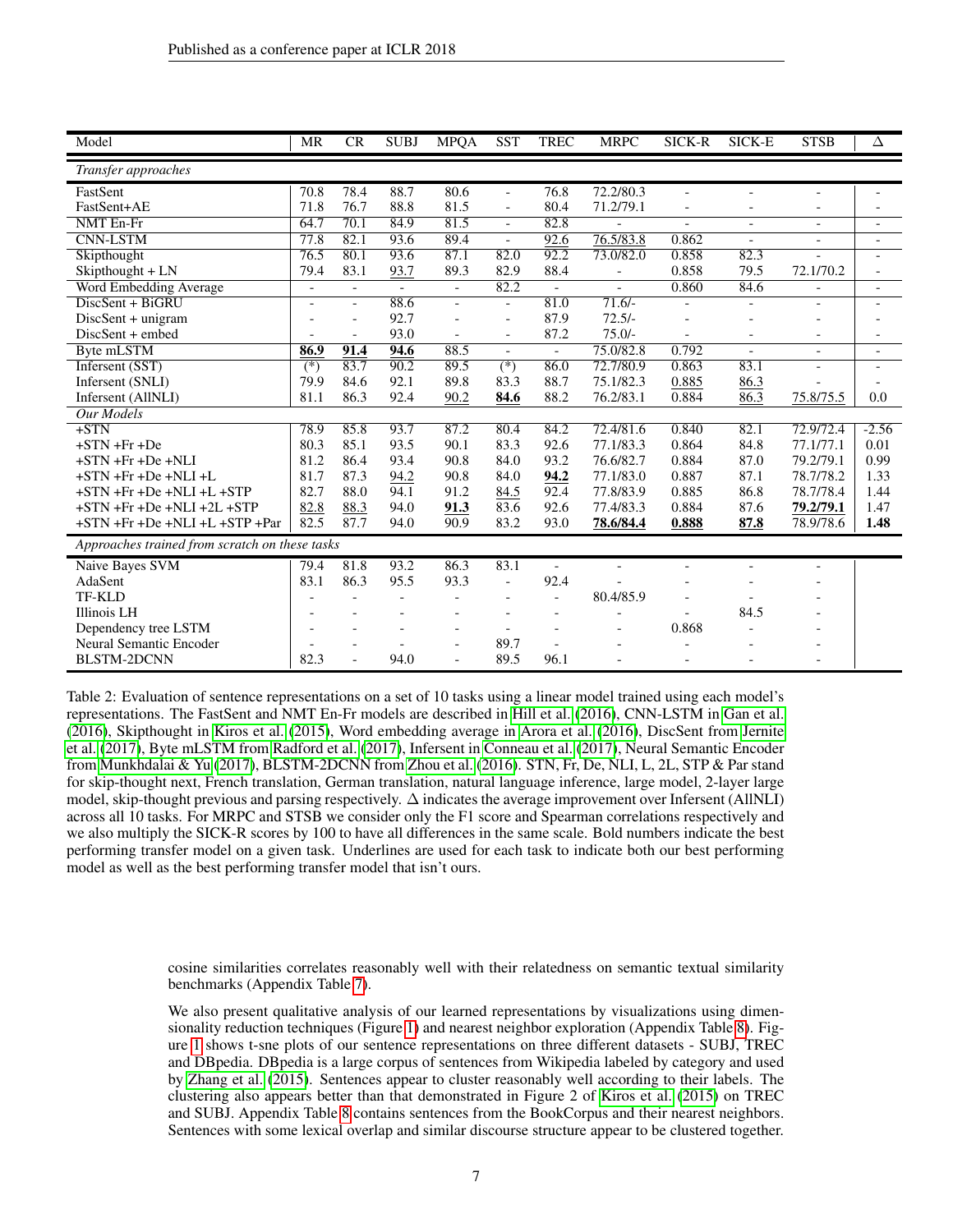| Embedding                  | Dim | V143                     | <b>SIMLEX</b> | WS353                    | YP130                    | MTurk771 | <b>RG65</b>              | <b>MEN</b> | <b>QVEC</b>              |
|----------------------------|-----|--------------------------|---------------|--------------------------|--------------------------|----------|--------------------------|------------|--------------------------|
| <b>SENNA</b>               | 50  | 0.36                     | 0.27          | 0.49                     | 0.16                     | 0.50     | 0.50                     | 0.57       |                          |
| NMT En-Fr                  | 620 | $\overline{\phantom{0}}$ | 0.46          | 0.49                     | -                        | 0.46     | 0.59                     | 0.49       | $\overline{\phantom{0}}$ |
| GloVe6B                    | 300 | 0.31                     | 0.37          | 0.61                     | 0.56                     | 0.65     | 0.77                     | 0.74       | 0.47                     |
| GloVe840B                  | 300 | 0.34                     | 0.41          | 0.71                     | 0.57                     | 0.71     | 0.76                     | 0.80       |                          |
| <b>Skipgram GoogleNews</b> | 300 |                          | 0.44          | 0.70                     |                          | 0.67     | 0.76                     | 0.74       |                          |
| <b>FastText</b>            | 300 | 0.40                     | 0.38          | 0.74                     | 0.53                     | 0.67     | 0.80                     | 0.76       | 0.50                     |
| Multilingual               | 512 | 0.26                     | 0.40          | 0.68                     | 0.42                     | 0.60     | 0.65                     | 0.76       |                          |
| Charagram                  | 300 | $\overline{\phantom{0}}$ | 0.71          | $\overline{\phantom{0}}$ | $\overline{\phantom{0}}$ | -        | $\overline{\phantom{0}}$ |            |                          |
| Attract-Repel              | 300 | $\overline{\phantom{0}}$ | 0.75          |                          |                          |          |                          |            |                          |
| Our Model                  |     |                          |               |                          |                          |          |                          |            |                          |
| $+STN + Fr + De + NLI + L$ | 512 | 0.56                     | 0.59          | 0.66                     | 0.62                     | 0.70     | 0.65                     | 0.67       | 0.54                     |

<span id="page-7-1"></span>Table 3: Evaluation of word embeddings. All results were computed using [Faruqui & Dyer](#page-9-15) [\(2014\)](#page-9-15) with the exception of the Skipgram, NMT, Charagram and Attract-Repel embeddings. Skipgram and NMT results were obtained from [Jastrzebski et al.](#page-9-17) [\(2017\)](#page-9-17)<sup>[5](#page-5-1)</sup>. Charagram and Attract-Repel results were taken from [Wieting et al.](#page-11-8) [\(2016\)](#page-11-8) and [Mrkšic et al.](#page-10-15) [\(2017\)](#page-10-15) respectively. We also report QVEC benchmarks [\(Tsvetkov et al., 2015\)](#page-10-10) ´

| Model                                                   |      | Accuracy |      |      |            |
|---------------------------------------------------------|------|----------|------|------|------------|
|                                                         | 1k   | 5k       | 10k  | 25k  | All (400k) |
| Siamese-CNN                                             |      |          |      |      | 79.60      |
| Multi-Perspective-CNN                                   |      |          |      |      | 81.38      |
| Siamese-LSTM                                            |      |          |      |      | 82.58      |
| Multi-Perspective-LSTM                                  |      |          |      |      | 83.21      |
| L.D.C                                                   |      |          |      |      | 85.55      |
| <b>BiMPM</b>                                            |      |          |      |      | 88.17      |
| DecAtt (GloVe)                                          |      |          |      |      | 86.52      |
| DecAtt (Char)                                           |      |          |      |      | 86.84      |
| pt-DecAtt (Word)                                        |      |          |      |      | 87.54      |
| pt-DecAtt (Char)                                        |      |          |      |      | 88.40      |
| CNN (Random)                                            | 56.3 | 59.2     | 63.8 | 68.9 |            |
| CNN (GloVe)                                             | 58.5 | 62.4     | 66.1 | 70.2 |            |
| LSTM-AE                                                 | 59.3 | 63.8     | 67.2 | 70.9 |            |
| Deconv-AE                                               | 60.2 | 65.1     | 67.7 | 71.6 |            |
| Decony LVM                                              | 62.9 | 67.6     | 69.0 | 72.4 |            |
| Infersent (LogReg)                                      | 68.8 | 73.8     | 75.7 | 76.4 |            |
| Infersent (MLP)                                         | 71.8 | 75.7     | 77.2 | 78.9 | 84.79      |
| Our Models                                              |      |          |      |      |            |
| $+STN$ + $Fr$ + $De$ + $NLI$ + $L$ + $STP$ ( $LogReg$ ) | 70.4 | 74.8     | 75.9 | 77.2 |            |
| $+STN$ + $Fr$ + $De$ + $NLI$ + $L$ + $STP$ (MLP)        | 74.7 | 77.7     | 78.3 | 81.4 | 87.01      |

<span id="page-7-0"></span>Table 4: Supervised & low-resource classification accuracies on the Quora duplicate question dataset. Accuracies are reported corresponding to the number of training examples used. The first 6 rows are taken from [Wang et al.](#page-11-9) [\(2017\)](#page-11-9), the next 4 are from [Tomar et al.](#page-10-16) [\(2017\)](#page-10-16), the next 5 from [Shen et al.](#page-10-12) [\(2017\)](#page-10-12) and The last 4 rows are our experiments using Infersent [\(Conneau et al., 2017\)](#page-9-4) and our models.

# 6 CONCLUSION & FUTURE WORK

We present a multi-task framework for learning general-purpose fixed-length sentence representations. Our primary motivation is to encapsulate the inductive biases of several diverse training signals used to learn sentence representations into a single model. Our multi-task framework includes a combination of sequence-to-sequence tasks such as multi-lingual NMT, constituency parsing and skip-thought vectors as well as a classification task - natural language inference. We demonstrate that the learned representations yield competitive or superior results to previous general-purpose sentence representation methods. We also observe that this approach produces good word embeddings.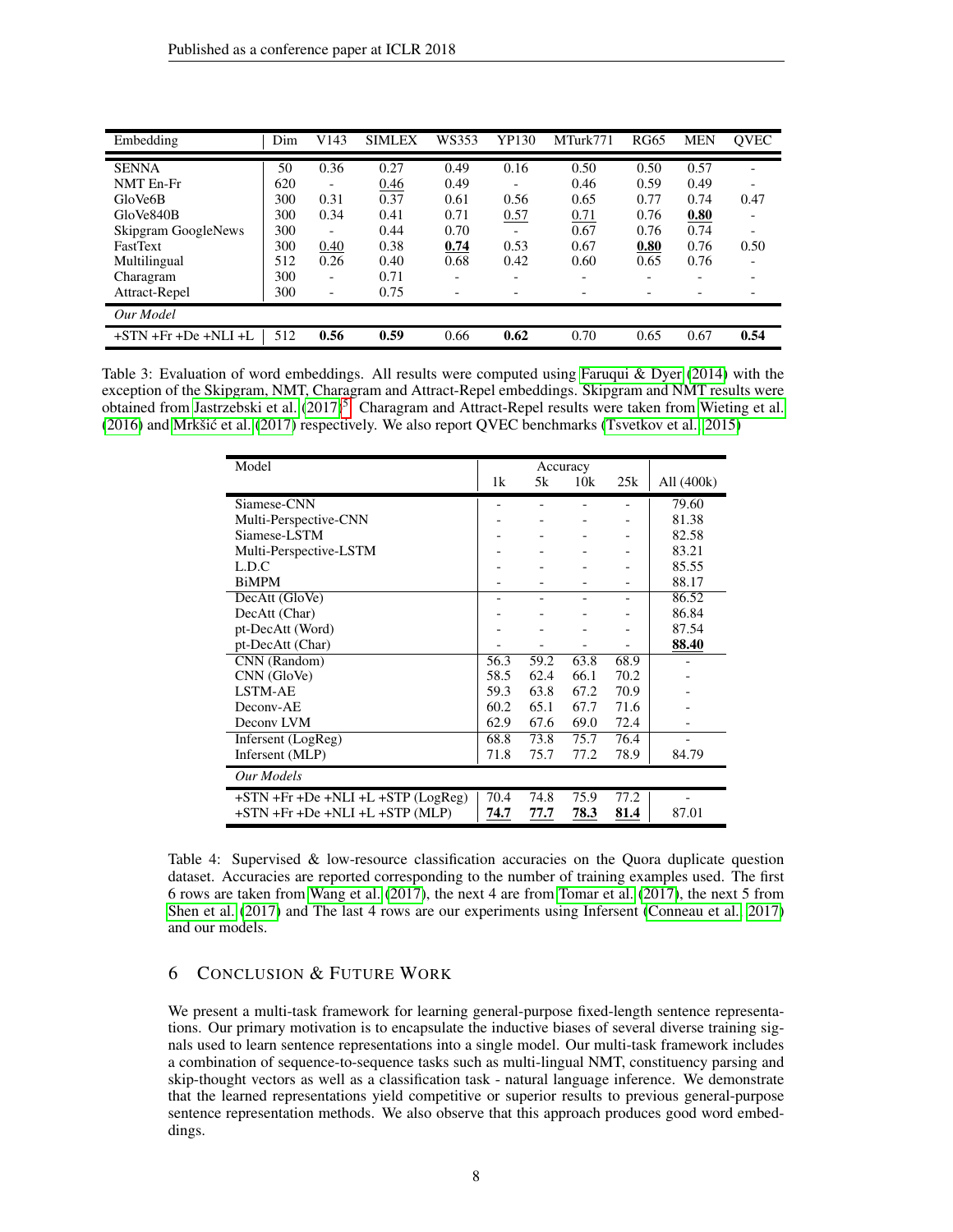| Model                              | Length | Content                  | Order                    | Passive | <b>Tense</b> | <b>TSS</b> |
|------------------------------------|--------|--------------------------|--------------------------|---------|--------------|------------|
|                                    |        | Sentence characteristics | Syntatic properties      |         |              |            |
| Majority Baseline                  | 22.0   | 50.0                     | 50.0                     | 81.3    | 77.1         | 56.0       |
| Infersent (AllNLI)                 | 75.8   | 75.8                     | 75.1                     | 92.1    | 93.3         | 70.4       |
| Skipthought                        | -      |                          | $\overline{\phantom{0}}$ | 94.0    | 96.5         | 74.7       |
| Our Models                         |        |                          |                          |         |              |            |
| Skipthought $+Fr + De$             | 86.8   | 75.7                     | 81.1                     | 97.0    | 97.0         | 77.1       |
| Skipthought +Fr +De +NLI           | 88.1   | 75.7                     | 81.5                     | 96.7    | 96.8         | 77.1       |
| Skipthought $+Fr + De + NLI + Par$ | 93.7   | 75.5                     | 83.1                     | 98.0    | 97.6         | 80.7       |

<span id="page-8-8"></span>Table 5: Evaluation of sentence representations by probing for certain sentence characteristics and syntactic properties. Sentence length, word content & word order from [Adi et al.](#page-8-1) [\(2016\)](#page-8-1) and sentence active/passive, tense and top level syntactic sequence (TSS) from [Shi et al.](#page-10-6) [\(2016\)](#page-10-6). Numbers reported are the accuracy with which the models were able to predict certain characteristics.

In future work, we would like understand and interpret the inductive biases that our model learns and observe how it changes with the addition of different tasks beyond just our simple analysis of sentence characteristics and syntax. Having a rich, continuous sentence representation space could allow the application of state-of-the-art generative models of images such as that of [Nguyen et al.](#page-10-17) [\(2016\)](#page-10-17) to language. One could also consider controllable text generation by directly manipulating the sentence representations and realizing it by decoding with a conditional language model.

#### ACKNOWLEDGEMENTS

The authors would like to thank Chinnadhurai Sankar, Sebastian Ruder, Eric Yuan, Tong Wang, Alessandro Sordoni, Guillaume Lample and Varsha Embar for useful discussions. We are also grateful to the PyTorch development team [\(Paszke et al., 2017\)](#page-10-18). We thank NVIDIA for donating a DGX-1 computer used in this work and Fonds de recherche du Québec - Nature et technologies for funding.

# **REFERENCES**

- <span id="page-8-1"></span>Yossi Adi, Einat Kermany, Yonatan Belinkov, Ofer Lavi, and Yoav Goldberg. Fine-grained analysis of sentence embeddings using auxiliary prediction tasks. *arXiv preprint arXiv:1608.04207*, 2016.
- <span id="page-8-3"></span>Sanjeev Arora, Yingyu Liang, and Tengyu Ma. A simple but tough-to-beat baseline for sentence embeddings. 2016.
- <span id="page-8-4"></span>Dzmitry Bahdanau, Kyunghyun Cho, and Yoshua Bengio. Neural machine translation by jointly learning to align and translate. *arXiv preprint arXiv:1409.0473*, 2014.
- <span id="page-8-2"></span>Jonathan Baxter et al. A model of inductive bias learning. *J. Artif. Intell. Res.(JAIR)*, 12(149-198): 3, 2000.
- <span id="page-8-0"></span>Yonatan Belinkov, Nadir Durrani, Fahim Dalvi, Hassan Sajjad, and James Glass. What do neural machine translation models learn about morphology? *arXiv preprint arXiv:1704.03471*, 2017.
- <span id="page-8-7"></span>Piotr Bojanowski, Edouard Grave, Armand Joulin, and Tomas Mikolov. Enriching word vectors with subword information. *arXiv preprint arXiv:1607.04606*, 2016.
- <span id="page-8-5"></span>Samuel R Bowman, Gabor Angeli, Christopher Potts, and Christopher D Manning. A large annotated corpus for learning natural language inference. *arXiv preprint arXiv:1508.05326*, 2015.
- <span id="page-8-6"></span>Samuel R Bowman, Jon Gauthier, Abhinav Rastogi, Raghav Gupta, Christopher D Manning, and Christopher Potts. A fast unified model for parsing and sentence understanding. *arXiv preprint arXiv:1603.06021*, 2016.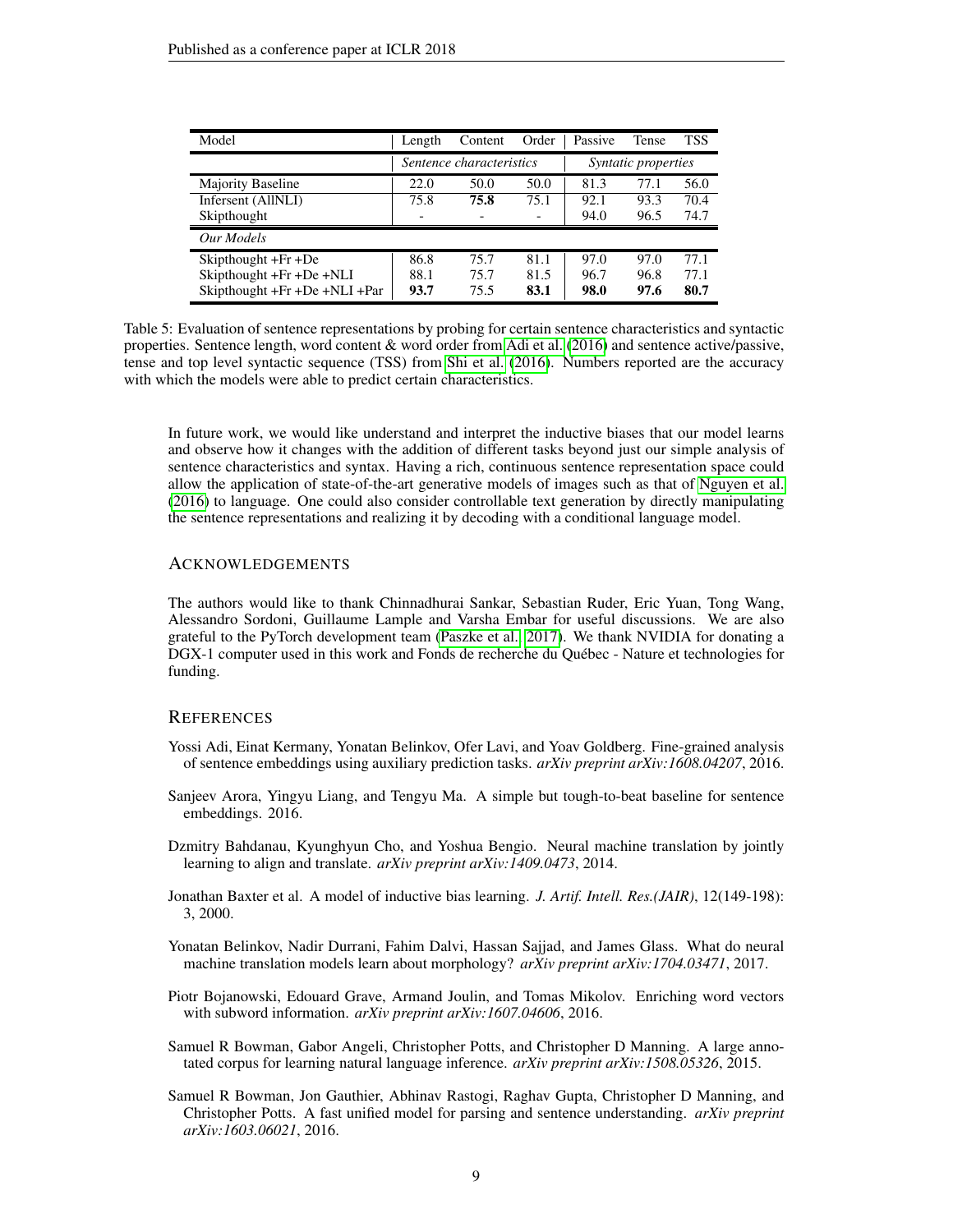- <span id="page-9-11"></span>Kyunghyun Cho, Bart Van Merriënboer, Caglar Gulcehre, Dzmitry Bahdanau, Fethi Bougares, Holger Schwenk, and Yoshua Bengio. Learning phrase representations using rnn encoder-decoder for statistical machine translation. *arXiv preprint arXiv:1406.1078*, 2014.
- <span id="page-9-13"></span>Junyoung Chung, Caglar Gulcehre, KyungHyun Cho, and Yoshua Bengio. Empirical evaluation of gated recurrent neural networks on sequence modeling. *arXiv preprint arXiv:1412.3555*, 2014.
- <span id="page-9-6"></span>Stephen Clark and Stephen Pulman. Combining symbolic and distributional models of meaning. In *Proceedings of the AAAI Spring Symposium on Quantum Interaction 'Stanford 'CA '2007*, 2007.
- <span id="page-9-4"></span>Alexis Conneau, Douwe Kiela, Holger Schwenk, Loic Barrault, and Antoine Bordes. Supervised learning of universal sentence representations from natural language inference data. *arXiv preprint arXiv:1705.02364*, 2017.
- <span id="page-9-14"></span>Daxiang Dong, Hua Wu, Wei He, Dianhai Yu, and Haifeng Wang. Multi-task learning for multiple language translation. In *ACL (1)*, pp. 1723–1732, 2015.
- <span id="page-9-10"></span>David Eigen and Rob Fergus. Predicting depth, surface normals and semantic labels with a common multi-scale convolutional architecture. In *Proceedings of the IEEE International Conference on Computer Vision*, pp. 2650–2658, 2015.
- <span id="page-9-15"></span>Manaal Faruqui and Chris Dyer. Community evaluation and exchange of word vectors at wordvectors. org. 2014.
- <span id="page-9-16"></span>Zhe Gan, Yunchen Pu, Ricardo Henao, Chunyuan Li, Xiaodong He, and Lawrence Carin. Unsupervised learning of sentence representations using convolutional neural networks. *arXiv preprint arXiv:1611.07897*, 2016.
- <span id="page-9-8"></span>Kazuma Hashimoto, Caiming Xiong, Yoshimasa Tsuruoka, and Richard Socher. A joint many-task model: Growing a neural network for multiple nlp tasks. *arXiv preprint arXiv:1611.01587*, 2016.
- <span id="page-9-3"></span>Felix Hill, Kyunghyun Cho, and Anna Korhonen. Learning distributed representations of sentences from unlabelled data. *arXiv preprint arXiv:1602.03483*, 2016.
- <span id="page-9-12"></span>Sepp Hochreiter and Jürgen Schmidhuber. Long short-term memory. *Neural computation*, 9(8): 1735–1780, 1997.
- <span id="page-9-17"></span>Stanisław Jastrzebski, Damian Lesniak, and Wojciech Marian Czarnecki. How to evaluate word ´ embeddings? on importance of data efficiency and simple supervised tasks. *arXiv preprint arXiv:1702.02170*, 2017.
- <span id="page-9-5"></span>Yacine Jernite, Samuel R Bowman, and David Sontag. Discourse-based objectives for fast unsupervised sentence representation learning. *arXiv preprint arXiv:1705.00557*, 2017.
- <span id="page-9-18"></span>Diederik Kingma and Jimmy Ba. Adam: A method for stochastic optimization. *arXiv preprint arXiv:1412.6980*, 2014.
- <span id="page-9-2"></span>Ryan Kiros, Yukun Zhu, Ruslan R Salakhutdinov, Richard Zemel, Raquel Urtasun, Antonio Torralba, and Sanja Fidler. Skip-thought vectors. In *Advances in neural information processing systems*, pp. 3294–3302, 2015.
- <span id="page-9-9"></span>Iasonas Kokkinos. Ubernet: Training auniversal'convolutional neural network for low-, mid-, and high-level vision using diverse datasets and limited memory. *arXiv preprint arXiv:1609.02132*, 2016.
- <span id="page-9-0"></span>Alex Krizhevsky, Ilya Sutskever, and Geoffrey E Hinton. Imagenet classification with deep convolutional neural networks. In *Advances in neural information processing systems*, pp. 1097–1105, 2012.
- <span id="page-9-1"></span>Guillaume Lample, Miguel Ballesteros, Sandeep Subramanian, Kazuya Kawakami, and Chris Dyer. Neural architectures for named entity recognition. *arXiv preprint arXiv:1603.01360*, 2016.
- <span id="page-9-7"></span>Minh-Thang Luong, Quoc V Le, Ilya Sutskever, Oriol Vinyals, and Lukasz Kaiser. Multi-task sequence to sequence learning. *arXiv preprint arXiv:1511.06114*, 2015.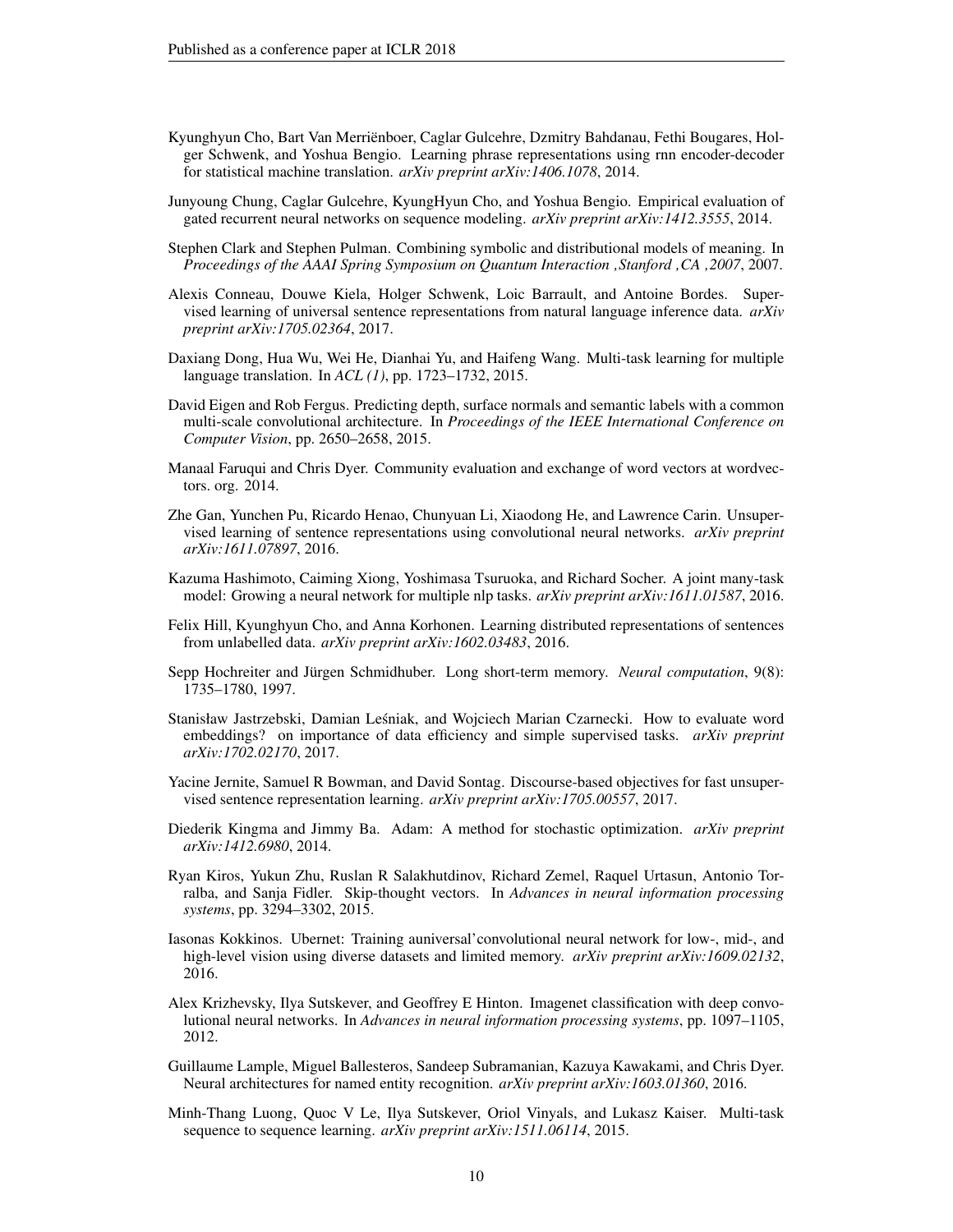- <span id="page-10-3"></span>Bryan McCann, James Bradbury, Caiming Xiong, and Richard Socher. Learned in translation: Contextualized word vectors. *arXiv preprint arXiv:1708.00107*, 2017.
- <span id="page-10-1"></span>Tomas Mikolov, Ilya Sutskever, Kai Chen, Greg S Corrado, and Jeff Dean. Distributed representations of words and phrases and their compositionality. In *Advances in neural information processing systems*, pp. 3111–3119, 2013.
- <span id="page-10-7"></span>Jeff Mitchell and Mirella Lapata. Vector-based models of semantic composition. In *ACL*, pp. 236– 244, 2008.
- <span id="page-10-15"></span>Nikola Mrkšić, Ivan Vulić, Diarmuid Ó Séaghdha, Ira Leviant, Roi Reichart, Milica Gašić, Anna Korhonen, and Steve Young. Semantic specialisation of distributional word vector spaces using monolingual and cross-lingual constraints. *arXiv preprint arXiv:1706.00374*, 2017.
- <span id="page-10-14"></span>Tsendsuren Munkhdalai and Hong Yu. Neural semantic encoders. In *Proceedings of the conference. Association for Computational Linguistics. Meeting*, volume 1, pp. 397. NIH Public Access, 2017.
- <span id="page-10-17"></span>Anh Nguyen, Jason Yosinski, Yoshua Bengio, Alexey Dosovitskiy, and Jeff Clune. Plug & play generative networks: Conditional iterative generation of images in latent space. *arXiv preprint arXiv:1612.00005*, 2016.
- <span id="page-10-4"></span>Allen Nie, Erin D Bennett, and Noah D Goodman. Dissent: Sentence representation learning from explicit discourse relations. *arXiv preprint arXiv:1710.04334*, 2017.
- <span id="page-10-5"></span>Matteo Pagliardini, Prakhar Gupta, and Martin Jaggi. Unsupervised learning of sentence embeddings using compositional n-gram features. *arXiv preprint arXiv:1703.02507*, 2017.
- <span id="page-10-11"></span>Ankur P Parikh, Oscar Täckström, Dipanjan Das, and Jakob Uszkoreit. A decomposable attention model for natural language inference. *arXiv preprint arXiv:1606.01933*, 2016.
- <span id="page-10-18"></span>Adam Paszke, Sam Gross, Soumith Chintala, Gregory Chanan, Edward Yang, Zachary DeVito, Zeming Lin, Alban Desmaison, Luca Antiga, and Adam Lerer. Automatic differentiation in pytorch. 2017.
- <span id="page-10-2"></span>Jeffrey Pennington, Richard Socher, and Christopher D Manning. Glove: Global vectors for word representation. In *EMNLP*, volume 14, pp. 1532–1543, 2014.
- <span id="page-10-13"></span>Alec Radford, Rafal Jozefowicz, and Ilya Sutskever. Learning to generate reviews and discovering sentiment. *arXiv preprint arXiv:1704.01444*, 2017.
- <span id="page-10-12"></span>Dinghan Shen, Yizhe Zhang, Ricardo Henao, Qinliang Su, and Lawrence Carin. Deconvolutional latent-variable model for text sequence matching. *arXiv preprint arXiv:1709.07109*, 2017.
- <span id="page-10-6"></span>Xing Shi, Inkit Padhi, and Kevin Knight. Does string-based neural mt learn source syntax? In *EMNLP*, pp. 1526–1534, 2016.
- <span id="page-10-0"></span>Karen Simonyan and Andrew Zisserman. Very deep convolutional networks for large-scale image recognition. *arXiv preprint arXiv:1409.1556*, 2014.
- <span id="page-10-19"></span>Nitish Srivastava, Geoffrey E Hinton, Alex Krizhevsky, Ilya Sutskever, and Ruslan Salakhutdinov. Dropout: a simple way to prevent neural networks from overfitting. *Journal of machine learning research*, 15(1):1929–1958, 2014.
- <span id="page-10-8"></span>Ilya Sutskever, Oriol Vinyals, and Quoc V Le. Sequence to sequence learning with neural networks. In *Advances in neural information processing systems*, pp. 3104–3112, 2014.
- <span id="page-10-9"></span>Shuai Tang, Hailin Jin, Chen Fang, Zhaowen Wang, and Virginia R de Sa. Rethinking skip-thought: A neighborhood based approach. *arXiv preprint arXiv:1706.03146*, 2017.
- <span id="page-10-16"></span>Gaurav Singh Tomar, Thyago Duque, Oscar Täckström, Jakob Uszkoreit, and Dipanjan Das. Neural paraphrase identification of questions with noisy pretraining. *arXiv preprint arXiv:1704.04565*, 2017.
- <span id="page-10-10"></span>Yulia Tsvetkov, Manaal Faruqui, Wang Ling, Guillaume Lample, and Chris Dyer. Evaluation of word vector representations by subspace alignment. 2015.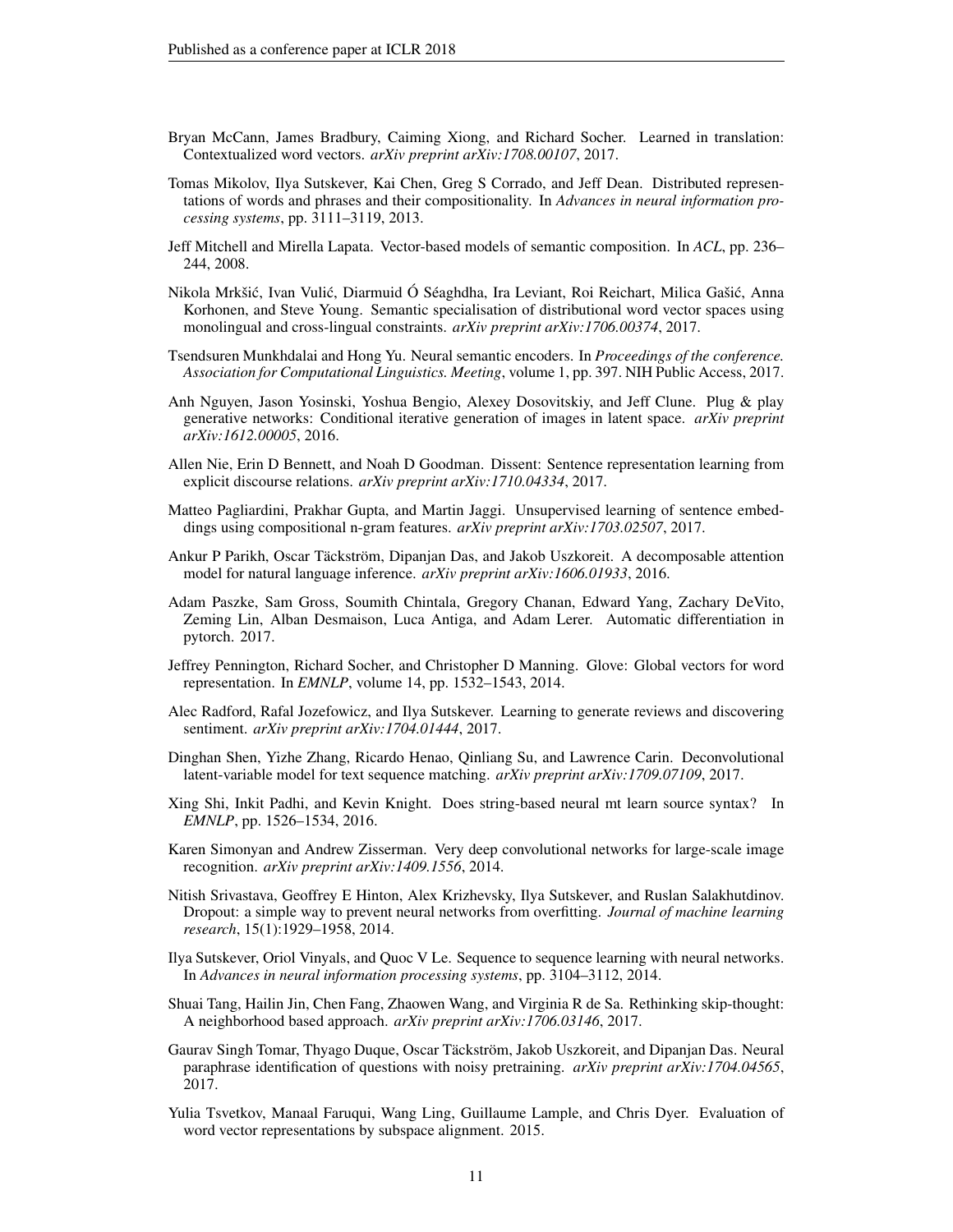- <span id="page-11-2"></span>Oriol Vinyals, Łukasz Kaiser, Terry Koo, Slav Petrov, Ilya Sutskever, and Geoffrey Hinton. Grammar as a foreign language. In *Advances in Neural Information Processing Systems*, pp. 2773– 2781, 2015.
- <span id="page-11-9"></span>Zhiguo Wang, Wael Hamza, and Radu Florian. Bilateral multi-perspective matching for natural language sentences. *arXiv preprint arXiv:1702.03814*, 2017.
- <span id="page-11-1"></span>John Wieting, Mohit Bansal, Kevin Gimpel, and Karen Livescu. Towards universal paraphrastic sentence embeddings. *arXiv preprint arXiv:1511.08198*, 2015.
- <span id="page-11-8"></span>John Wieting, Mohit Bansal, Kevin Gimpel, and Karen Livescu. Charagram: Embedding words and sentences via character n-grams. *arXiv preprint arXiv:1607.02789*, 2016.
- <span id="page-11-4"></span>Adina Williams, Nikita Nangia, and Samuel R Bowman. A broad-coverage challenge corpus for sentence understanding through inference. *arXiv preprint arXiv:1704.05426*, 2017.
- <span id="page-11-0"></span>Kelvin Xu, Jimmy Ba, Ryan Kiros, Kyunghyun Cho, Aaron Courville, Ruslan Salakhudinov, Rich Zemel, and Yoshua Bengio. Show, attend and tell: Neural image caption generation with visual attention. In *International Conference on Machine Learning*, pp. 2048–2057, 2015.
- <span id="page-11-7"></span>Xiang Zhang, Junbo Zhao, and Yann LeCun. Character-level convolutional networks for text classification. In *Advances in neural information processing systems*, pp. 649–657, 2015.
- <span id="page-11-6"></span>Peng Zhou, Zhenyu Qi, Suncong Zheng, Jiaming Xu, Hongyun Bao, and Bo Xu. Text classification improved by integrating bidirectional lstm with two-dimensional max pooling. *arXiv preprint arXiv:1611.06639*, 2016.
- <span id="page-11-3"></span>Yukun Zhu, Ryan Kiros, Rich Zemel, Ruslan Salakhutdinov, Raquel Urtasun, Antonio Torralba, and Sanja Fidler. Aligning books and movies: Towards story-like visual explanations by watching movies and reading books. In *Proceedings of the IEEE international conference on computer vision*, pp. 19–27, 2015.

# **APPENDIX**

# <span id="page-11-5"></span>7 MODEL TRAINING

We present some architectural specifics and training details of our multi-task framework. Our shared encoder uses a common word embedding lookup table and GRU. We experiment with unidirectional, bidirectional and 2 layer bidirectional GRUs (details in Appendix section [9\)](#page-12-1). For each task, every decoder has its separate word embedding lookups, conditional GRUs and fully connected layers that project the GRU hidden states to the target vocabularies. The last hidden state of the encoder is used as the initial hidden state of the decoder and is also presented as input to all the gates of the GRU at every time step. For natural language inference, the same encoder is used to encode both the premise and hypothesis and a concatenation of their representations along with the absolute difference and hadamard product (as described in [Conneau et al.](#page-9-4) [\(2017\)](#page-9-4)) are given to a single layer MLP with a dropout [\(Srivastava et al., 2014\)](#page-10-19) rate of 0.3. All models use word embeddings of 512 dimensions and GRUs with either 1500 or 2048 hidden units. We used minibatches of 48 examples and the Adam [Kingma & Ba](#page-9-18) [\(2014\)](#page-9-18) optimizer with a learning rate of 0.002. Models were trained for 7 days on an Nvidia Tesla P100-SXM2-16GB GPU. While [Kiros et al.](#page-9-2) [\(2015\)](#page-9-2) report close to a month of training, we only train for 7 days, made possible by advancements in GPU hardware and software (cuDNN RNNs).

We did not tune any of the architectural details and hyperparameters owing to the fact that we were unable to identify any clear criterion on which to tune them. Gains in performance on a specific task do not often translate to better transfer performance.

# 8 VOCABULARY EXPANSION & REPRESENTATION POOLING

In addition to performing 10-fold cross-validation to determine the L2 regularization penalty on the logistic regression models, we also tune the way in which our sentence representations are generated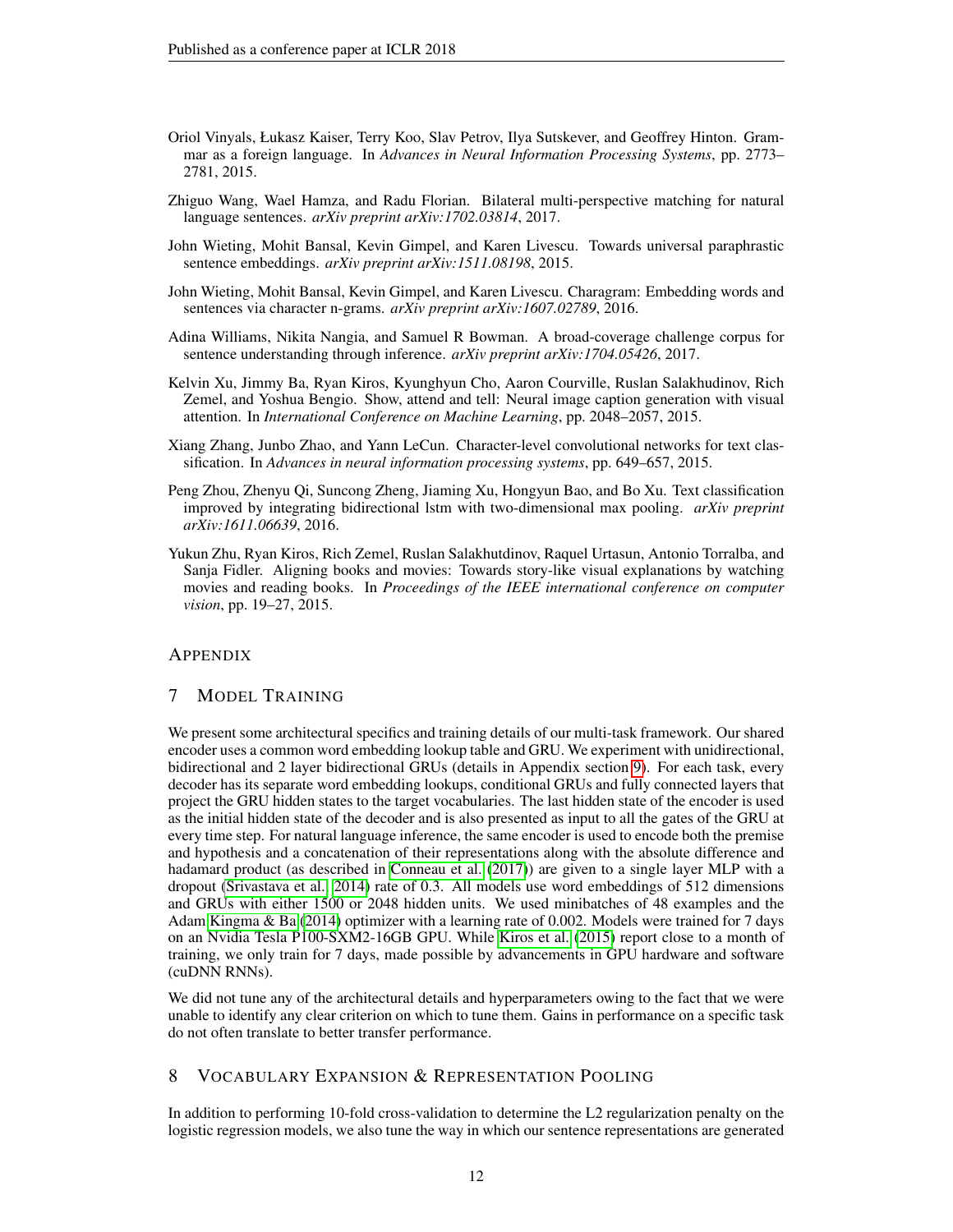from the hidden states corresponding to words in a sentence. For example, [Kiros et al.](#page-9-2) [\(2015\)](#page-9-2) use the last hidden state while [Conneau et al.](#page-9-4) [\(2017\)](#page-9-4) perform max-pooling across all of the hidden states. We consider both of these approaches and pick the one with better performance on the validation set. We note that max-pooling works best on sentiment tasks such as MR, CR, SUBJ and MPQA, while the last hidden state works better on all other tasks.

We also employ vocabulary expansion on all tasks as in [Kiros et al.](#page-9-2) [\(2015\)](#page-9-2) by training a linear regression to map from the space of pre-trained word embeddings (GloVe) to our model's word embeddings.

# <span id="page-12-1"></span>9 MULTI-TASK MODEL DETAILS

This section describes the specifics our multi-task ablations in the experiments section. These definitions hold for all tables except for [3](#page-7-1) and [5.](#page-8-8) We refer to skip-thought next as STN, French and German NMT as Fr and De, natural language inference as NLI, skip-thought previous as STP and parsing as Par.

+STN +Fr +De : The sentence representation  $h_x$  is the concatenation of the final hidden vectors from a forward GRU with 1500-dimensional hidden vectors and a bidirectional GRU, also with 1500-dimensional hidden vectors.

+STN +Fr +De +NLI : The sentence representation  $h_x$  is the concatenation of the final hidden vectors from a bidirectional GRU with 1500-dimensional hidden vectors and another bidirectional GRU with 1500-dimensional hidden vectors trained without NLI.

+STN +Fr +De +NLI +L : The sentence representation  $h<sub>x</sub>$  is the concatenation of the final hidden vectors from a bidirectional GRU with 2048-dimensional hidden vectors and another bidirectional GRU with 2048-dimensional hidden vectors trained without NLI.

 $+STN$  +Fr +De +NLI +L +STP : The sentence representation  $h<sub>x</sub>$  is the concatenation of the final hidden vectors from a bidirectional GRU with 2048-dimensional hidden vectors and another bidirectional GRU with 2048-dimensional hidden vectors trained without STP.

+STN +Fr +De +NLI +2L +STP : The sentence representation  $h_x$  is the concatenation of the final hidden vectors from a 2-layer bidirectional GRU with 2048-dimensional hidden vectors and a 1-layer bidirectional GRU with 2048-dimensional hidden vectors trained without STP.

+STN +Fr +De +NLI +L +STP +Par : The sentence representation  $h_x$  is the concatenation of the final hidden vectors from a bidirectional GRU with 2048-dimensional hidden vectors and another bidirectional GRU with 2048-dimensional hidden vectors trained without Par.

In tables [3](#page-7-1) and [5](#page-8-8) we do not concatenate the representations of multiple models.

# <span id="page-12-0"></span>10 DESCRIPTION OF EVALUATION TASKS

[Kiros et al.](#page-9-2) [\(2015\)](#page-9-2) and [Conneau et al.](#page-9-4) [\(2017\)](#page-9-4) provide a detailed description of tasks that are typically used to evaluate sentence representations. We provide a condensed summary and refer readers to their work for a more thorough description.

#### 10.1 TEXT CLASSIFICATION

We evaluate on text classification benchmarks - sentiment classification on movie reviews (MR), product reviews (CR) and Stanford sentiment (SST), question type classification (TREC), subjectivity/objectivity classification (SUBJ) and opinion polarity (MPQA). Representations are used to train a logistic regression classifier with 10-fold cross validation to tune the L2 weight penalty. The evaluation metric for all these tasks is classification accuracy.

#### 10.2 PARAPHRASE IDENTIFICATION

We also evaluate on pairwise text classification tasks such as paraphrase identification on the Microsoft Research Paraphrase Corpus (MRPC) corpus. This is a binary classification problem to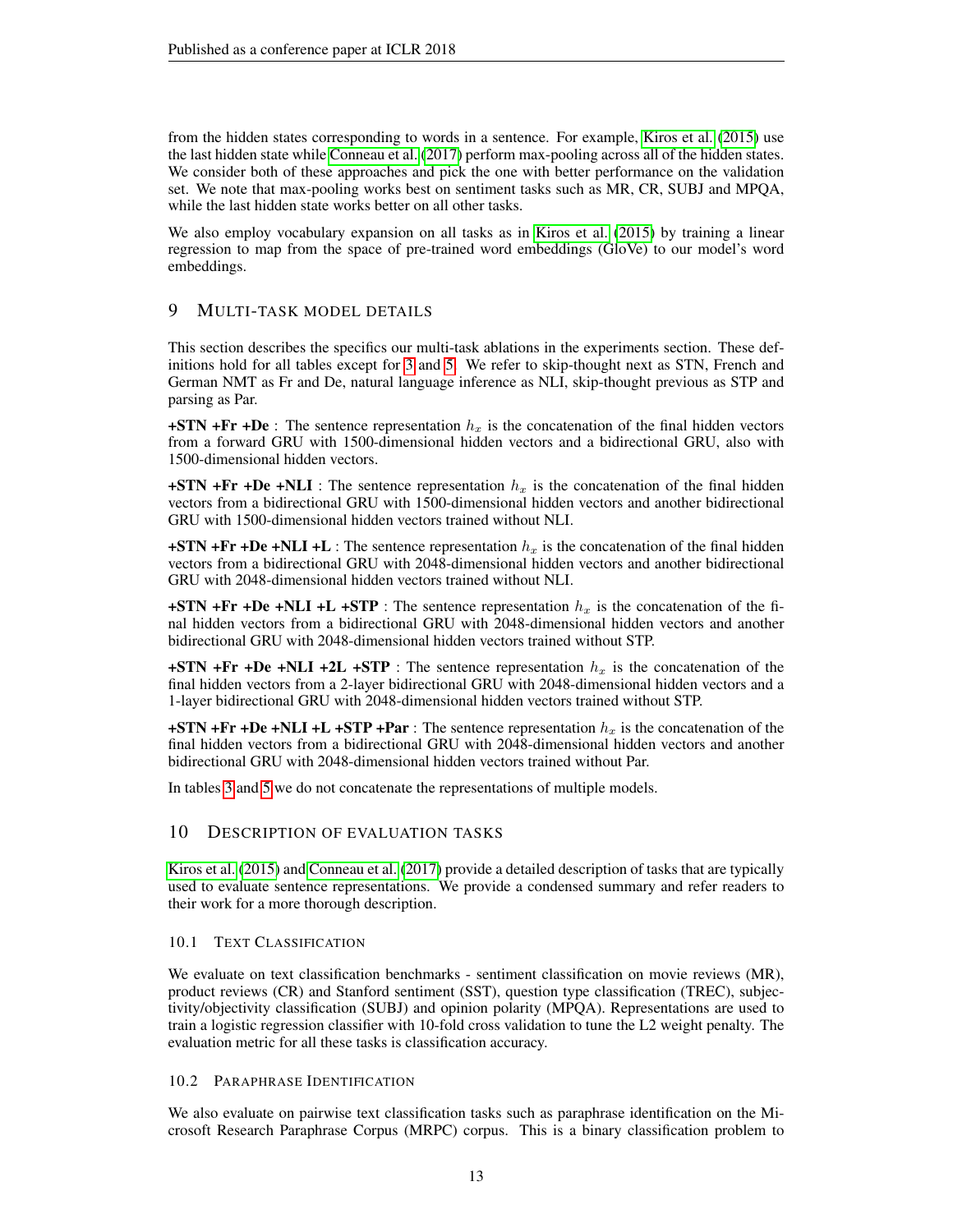identify if two sentences are paraphrases of each other. The evaluation metric is classification accuracy and F1.

# 10.3 ENTAILMENT AND SEMANTIC RELATEDNESS

To test if similar sentences share similar representations, we evaluate on the SICK relatedness (SICK-R) task where a linear model is trained to output a score from 1 to 5 indicating the relatedness of two sentences. We also evaluate using the entailment labels in the same dataset (SICK-E) which is a binary classification problem. The evaluation metric for SICK-R is Pearson correlation and classification accuracy for SICK-E.

# 10.4 SEMANTIC TEXTUAL SIMILARITY

In this evaluation, we measure the relatedness of two sentences using only the cosine similarity between their representations. We use the similarity textual similarity (STS) benchmark tasks from 2012-2016 (STS12, STS13, STS14, STS15, STS16, STSB). The STS dataset contains sentences from a diverse set of data sources. The evaluation criteria is Pearson correlation.

# 10.5 IMAGE-CAPTION RETRIEVAL

Image-caption retrieval is typically formulated as a ranking task wherein images are retrieved and ranked based on a textual description and vice-versa. We use 113k training images from MSCOCO with 5k images for validation and 5k for testing. Image features are extracted using a pre-trained 110 layer ResNet. The evaluation criterion is Recall@K and the median K across 5 different splits of the data.

# 10.6 QUORA DUPLICATE QUESTION CLASSIFICATION

In addition to the above tasks which were considered by [Conneau et al.](#page-9-4) [\(2017\)](#page-9-4), we also evaluate on the recently published Quora duplicate question dataset<sup>[6](#page-13-0)</sup> since it is an order of magnitude larger than the others (approximately 400,000 question pairs). The task is to correctly identify question pairs that are duplicates of one another, which we formulate as a binary classification problem. We use the same data splits as in [Wang et al.](#page-11-9) [\(2017\)](#page-11-9). Given the size of this data, we consider a more expressive classifier on top of the representations of both questions. Specifically, we train a 4 layer MLP with 1024 hidden units, with a dropout rate of 0.5 after every hidden layer. The evaluation criterion is classification accuracy. We also artificially create a low-resource setting by reducing the number of training examples between 1,000 and 25,000 using the same splits as [Shen et al.](#page-10-12) [\(2017\)](#page-10-12).

# 10.7 SENTENCE CHARACTERISTICS & SYNTAX

In an attempt to understand what information is encoded in by sentence representations, we consider six different classification tasks where the objective is to predict sentence characteristics such as length, word content and word order [\(Adi et al., 2016\)](#page-8-1) or syntactic properties such as active/passive, tense and the top syntactic sequence (TSS) from the parse tree of a sentence [\(Shi et al., 2016\)](#page-10-6).

The sentence characteristic tasks are setup in the same way as described in [Adi et al.](#page-8-1) [\(2016\)](#page-8-1). The length task is an 8-way classification problem where sentence lengths are binned into 8 ranges. The content task is formulated as a binary classification problem that takes a concatenation of a sentence representation  $u \in \mathbb{R}^k$  and a word representation  $w \in \mathbb{R}^d$  to determine if the word is contained in the sentence. The order task is an extension of the content task where a concatenation of the sentence representation and word representations of two words in sentence is used to determine if the first word occurs before or after the second. We use a random subset of the 1-billion-word dataset for these experiments that were not used to train our multi-task representations.

The syntactic properties tasks are setup in the same way as described in [Shi et al.](#page-10-6) [\(2016\)](#page-10-6).The passive and tense tasks are characterized as binary classification problems given a sentence's representation. The former's objective is to determine if a sentence is written in active/passive voice while the latter's objective is to determine if the sentence is in the past tense or not. The top syntactic sequence

<span id="page-13-0"></span><sup>6</sup><https://data.quora.com/First-Quora-Dataset-Release-Question-Pairs>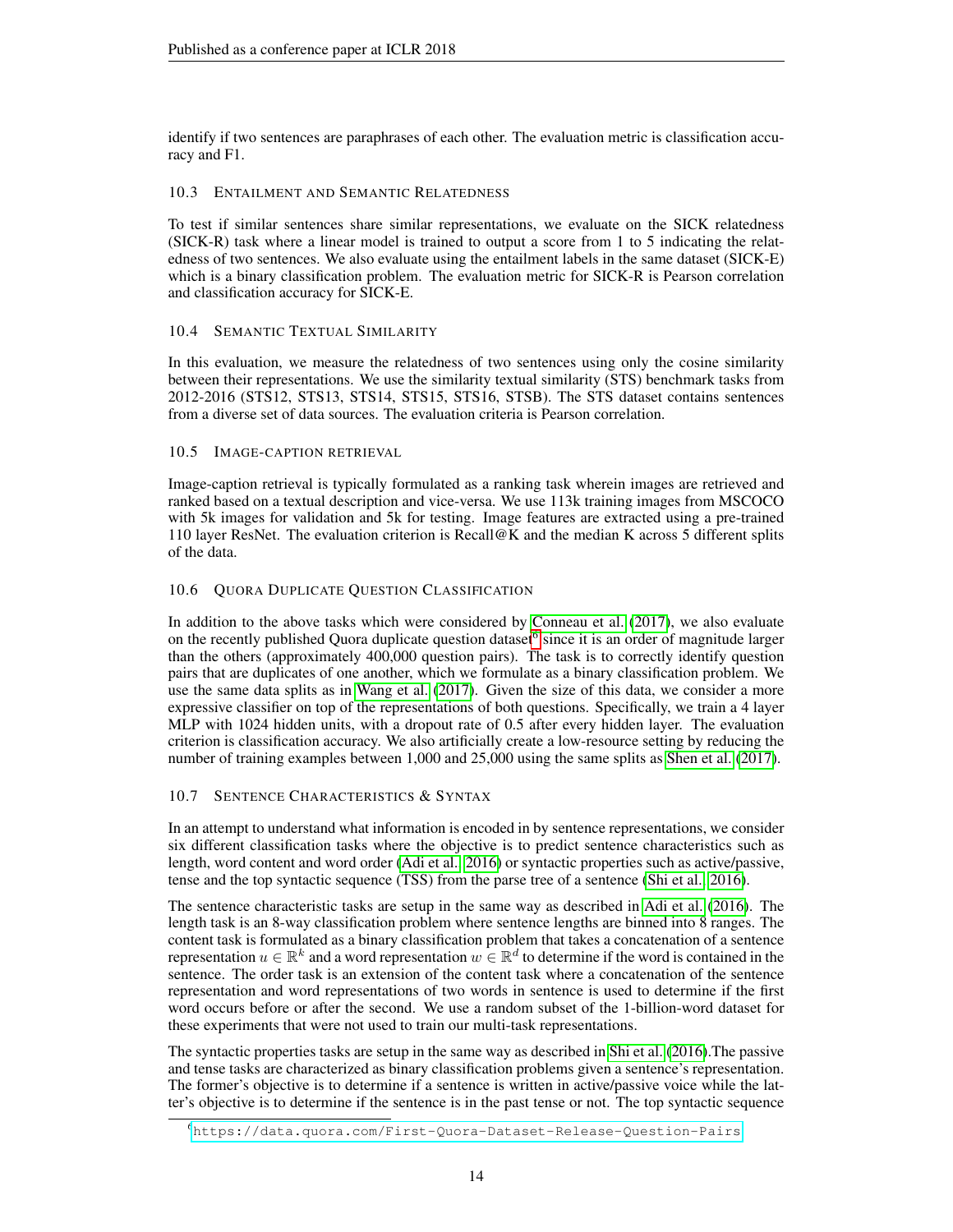(TSS) is a 20-way classification problem with 19 most frequent top syntactic sequences and 1 miscellaneous class. We use the same dataset as the authors but different training, validation and test splits.

|                                               | <b>Image Retrieval</b><br><b>Caption Retrieval</b> |      |             |                             |      |      |             |                |
|-----------------------------------------------|----------------------------------------------------|------|-------------|-----------------------------|------|------|-------------|----------------|
| Model                                         | R@1                                                | R@5  | <b>R@10</b> | Med r                       | R@1  | R@5  | <b>R@10</b> | Med r          |
| Sentence Representations trained from scratch |                                                    |      |             |                             |      |      |             |                |
| m-CNN                                         | 38.3                                               | ۰    | 81.0        | 2                           | 27.4 | -    | 79.5        | 3              |
| m-CNN Ensemble                                | 42.8                                               | ۰    | 84.1        | 2                           | 32.6 | -    | 82.8        |                |
| Oreder-embeddings                             | 46.7                                               | ۰    | 88.9        | 2                           | 37.9 |      | 85.9        | $\mathfrak{D}$ |
| Transfer learning approaches                  |                                                    |      |             |                             |      |      |             |                |
| Skipthought                                   | 37.9                                               | 72.2 | 84.3        | $\mathfrak{D}$              | 30.6 | 66.2 | 81.0        | 3              |
| Infersent (SNLI)                              | 42.4                                               | 76.1 | 87.0        | $\mathcal{D}_{\mathcal{L}}$ | 33.2 | 69.7 | 83.6        | 3              |
| Infersent (AllNLI)                            | 42.6                                               | 75.3 | 87.3        | $\mathfrak{D}$              | 33.9 | 69.7 | 83.8        | 3              |
| $+STN + Fr + De + NLI + L + STP$              | 43.0                                               | 76.0 | 87.0        | $\mathfrak{D}$              | 33.8 | 70.1 | 83.6        | 2.8            |

<span id="page-14-0"></span>Table 6: COCO Retrieval with ResNet-101 features

| Model                            | STS <sub>12</sub> | STS <sub>13</sub> | STS <sub>14</sub> | <b>STS15</b> | STS <sub>16</sub> |  |  |  |  |  |
|----------------------------------|-------------------|-------------------|-------------------|--------------|-------------------|--|--|--|--|--|
| Unsupervised/Transfer Approaches |                   |                   |                   |              |                   |  |  |  |  |  |
| Skipthought+LN                   | 30.8              | 24.8              | 31.4              | 31.0         |                   |  |  |  |  |  |
| GloVe average                    | 52.5              | 42.3              | 54.2              | 52.7         |                   |  |  |  |  |  |
| GloVe TF-IDF                     | 58.7              | 52.1              | 63.8              | 60.6         |                   |  |  |  |  |  |
| $GloVe + WR$ (U)                 | 56.2              | 56.6              | 68.5              | 71.1         |                   |  |  |  |  |  |
| Charagram-phrase                 | 66.1              | 57.2              | 74.7              | 76.1         |                   |  |  |  |  |  |
| Infersent                        | 59.2              | 58.9              | 69.6              | 71.3         | 71.4              |  |  |  |  |  |
| $+STN + Fr + De + NLI + L + STP$ | 60.6              | 54.7              | 65.8              | 74.2         | 66.4              |  |  |  |  |  |
| Supervised Approaches            |                   |                   |                   |              |                   |  |  |  |  |  |
| LSTM w/o output gates            | 51.0              | 45.2              | 59.8              | 63.9         |                   |  |  |  |  |  |
| PP-Proj                          | 60.0              | 56.8              | 71.3              | 74.8         |                   |  |  |  |  |  |

<span id="page-14-1"></span>Table 7: Evaluation of sentence representations on the semantic textual similarity benchmarks. Numbers reported are Pearson Correlations x100. Skipthought, GloVe average, GloVe TF-IDF, GloVe + WR (U) and all supervised numbers were taken from [Arora et al.](#page-8-3) [\(2016\)](#page-8-3) and [Wieting et al.](#page-11-1) [\(2015\)](#page-11-1) and Charagram-phrase numbers were taken from [Wieting et al.](#page-11-8) [\(2016\)](#page-11-8). Other numbers were obtained from the evaluation suite provided by [Conneau et al.](#page-9-4) [\(2017\)](#page-9-4)